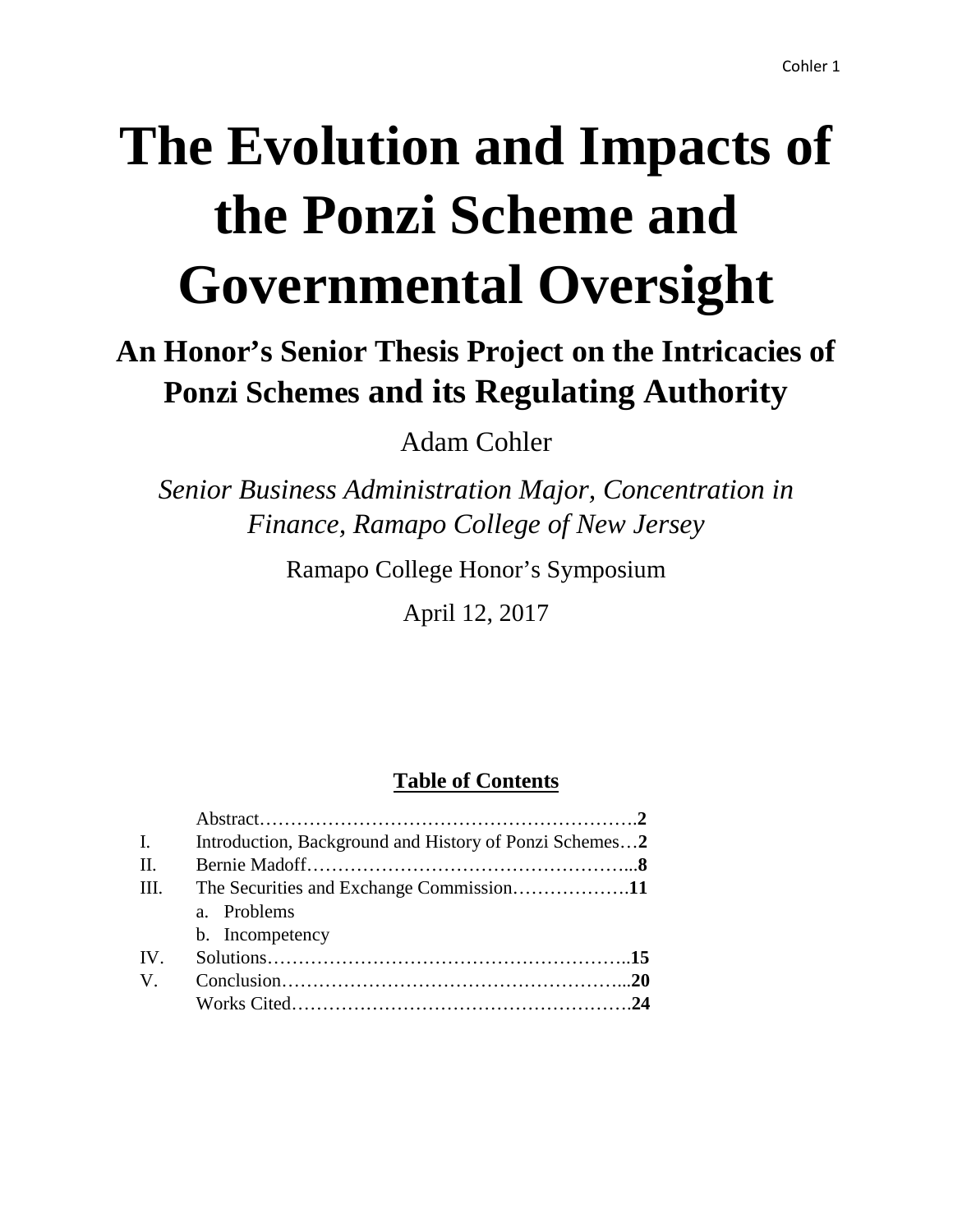#### *Abstract*

Ponzi schemes are not complex tools of thievery. In fact, they are quite simple. To formulate one is simple, but to identify and classify one is not. Or is it? Since its creation back in the 1900's, the con has duped unknowing investors into handing over their money under the guise it would be placed into some form of investment to earn a return. Given this is a scam, the money is never invested, yet the "returns" do in turn happen. The question to be asked is not how do these returns result, as the rest of this paper delineates, but how do people, especially the very regulators in charge of preventing this scam, let it happen? A Ponzi scheme takes advantage of the financial system to embezzle millions, or even billions, of dollars from unbeknownst investors blind to the fraud. Some are ill-advised hardworking normal citizens, some are financial gurus simply perplexed at the workings of the person running the scheme, and others are regulators that are ignorant and unable to recognize the fraud for what it truly is. The comprehensive research of various resources has enabled this paper to delve into what a Ponzi scheme is and why governmental agencies are unable to thwart them from continuously occurring. Due to major governmental oversight and the inability to do its job, agencies like the SEC have been oblivious to this type of fraud even when it has been blatantly in front of them. The solutions within this paper describe possible solutions to this incompetency.

#### *I. Introduction, History and Background*

Ponzi schemes, although dating back to as early as the 1900's, have recently ravaged society at an alarmingly increasing rate. In just the six-year span from 2008 to 2013, over 500 different Ponzi schemes (excluding Madoff) collectively took over \$50 billion; that is billion, with a "b" (Maglich). On average, a Ponzi scheme was uncovered or busted every four days in just that six-year period (Maglich). Since its inception, the Ponzi Scheme has antagonized and cheated humanity, stealing hundreds of millions and sometimes even upwards of billions of dollars in the process. The Ponzi scheme has developed into a convoluted masterpiece in its appearance that has shaped not only the world of finance, but also aspects of law and society as well.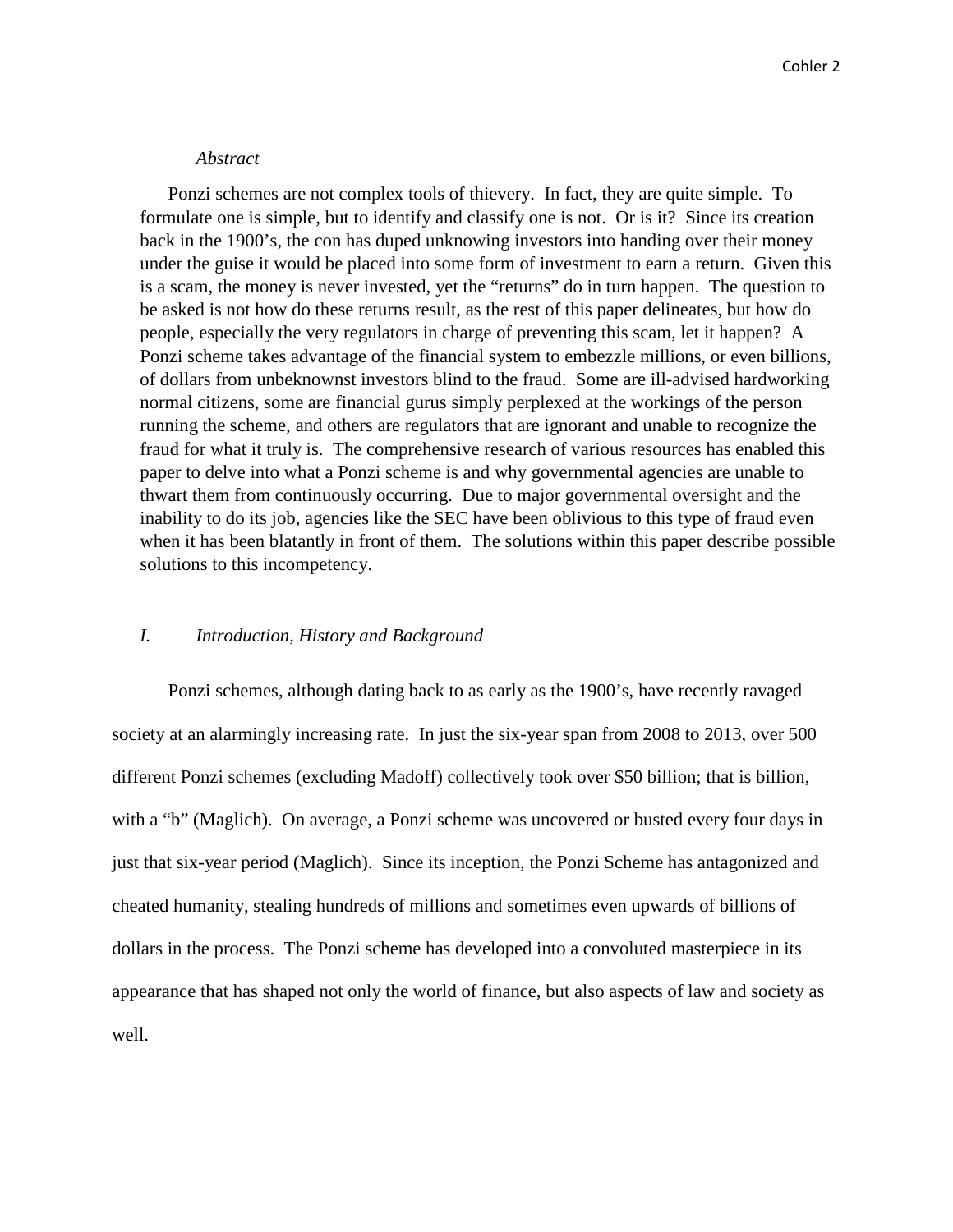The Ponzi scheme has truly developed and evolved into a con of great magnitudes. It has not, however, altered drastically in its pure chemical makeup. To begin, the mechanics of a Ponzi scheme are:

"People are offered an opportunity to invest in a business that supposedly exploits some kind of financial loophole – in return for unusually large and rapid profits. These initial investors get every dollar they were promised; they usually earn a profit large enough to make them boast about it to everyone they know. Other people rush to get into this business to receive the same kind of returns, sometimes begging the perpetrators to take their money. In fact, in a true Ponzi scheme, there is no underlying business and there are no actual investments being made; there is nothing except the cash coming in and the cash going out. Until the scheme collapses, investors are paid with funds received from later investors. Generally, a substantial number of these investors reinvest their supposed profits back into the business. On paper, they can become wealthy, but only on paper. The scheme can last as long as new investors continue to hand over their money so old investors can be paid" (Markopolos 49-50).

The key aspect is that the perpetrator promises investors to place their money into certain investments of which provide an annual return, providing a sense of legitimacy. The true workings of Ponzi schemes are not complex tools of thievery. Instead, they are quite simple. The con artist offers investments that promise often very high returns at seemingly very low risk from a business that does not in fact exist or arises from a secret idea (Lewis). High returns and low risk are goldmines to any investor. If an investment can post a positive return with minimal risk in having the initial investment lost, the product will fly off the shelf.

Historically, the namesake of the scheme resides with Charles Ponzi, but the true creator of the con was a man from Brooklyn by the name of William Miller back in 1899. Decades before the schemes became labeled Ponzi, William Miller ran a crooked business swindling unknowing investors of their cash. As all such schemers do, Miller claimed that he had some "inside window into the way that profitable businesses worked", but in reality, he simply defrauded his investors out of \$1 million – a sum of over \$25 million in today's money (Skarda). After Miller, the true namesake of the scheme strolled into the national spotlight. Although not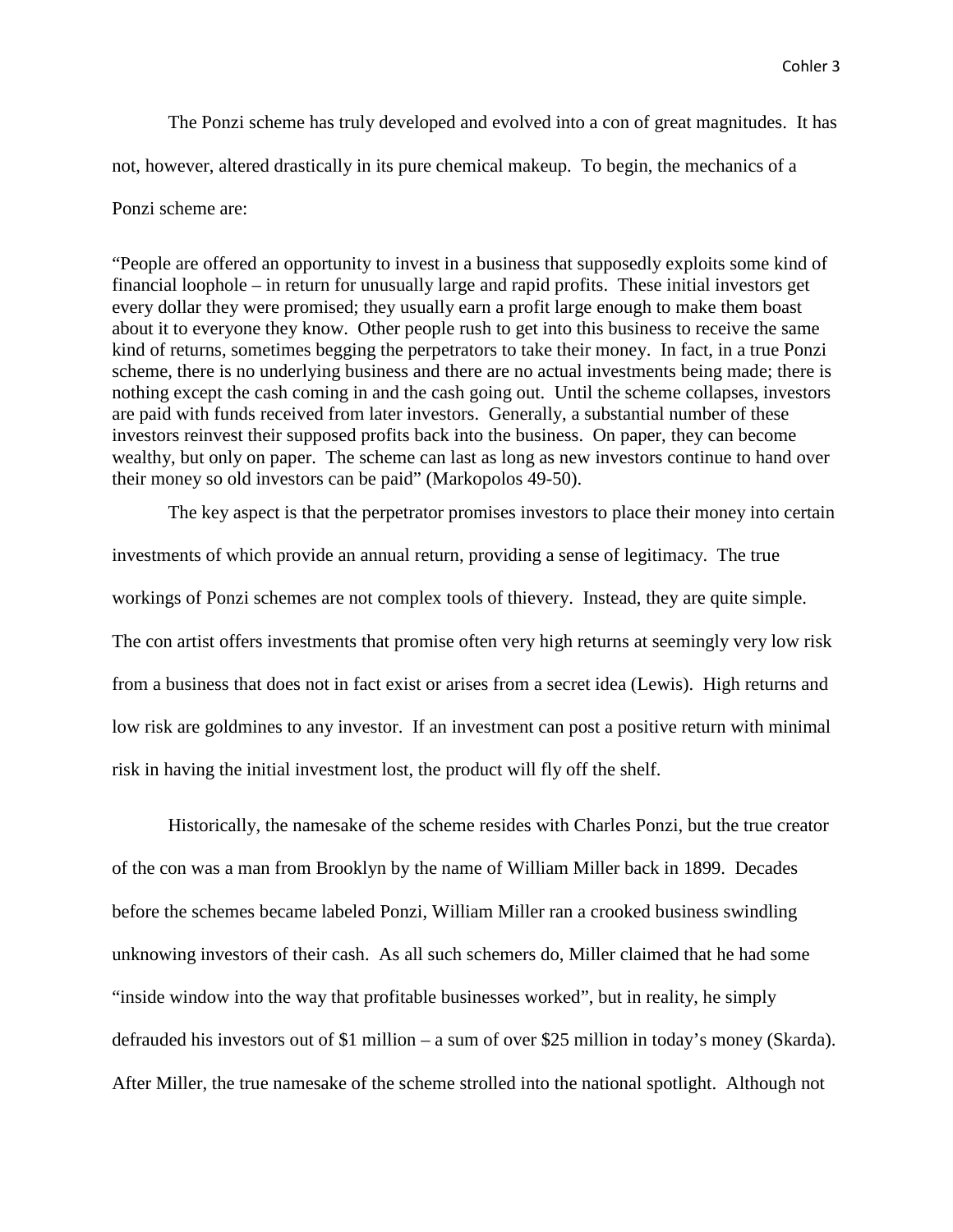the creator of the scheme, Charles Ponzi's con was so extensive and lucrative that it attracted national attention. As did Miller, Charles Ponzi promised his investors sizable profits, when, in reality, he pocketed a large sum. Collectively, Ponzi's investors lost an estimated \$20 million, which totals roughly \$280 million in today's money (Grossman).

Due to Charles Ponzi, the term "Ponzi Scheme" has become a household phrase. Before Ponzi, defrauding investors was relatively uncommon, at least to the general public. Although swindlers like William Miller did exist, it was much less widespread and more importantly far less identified. Ponzi, however, brought this type of con into the spotlight. While Ponzi eventually became the face of the scheme, no other swindler has more notoriety than Bernard Madoff. The modern face of financial evil is Bernie Madoff who was convicted in 2008 of running a \$50 billion Ponzi scheme (Carbone).

Like his fellow schemers before him, Madoff used investor faith as well as his personal credentials to gain trust and promise an average 10.5% annual "return" to his investors for two decades (Carbone). In reality, the "return" that Madoff followed through with was nothing more than the money his newest clients sought and believed to be invested. There are major similarities that can be found in all three aforementioned men, along with all Ponzi schemes in general. The gaining of investor trust is a major aspect that the schemers must have. Without trust, there simply is no scheme. Madoff, as well as the others, utilized a concept called "affinity fraud", in which fraudsters target potential victims who share a common bond, such as religion, to build a trust (Gurun). While the scheme itself has a simple framework, it truly is able to thrive due to the concept of affinity fraud. Affinity links have been shown to be an important determinant in the success of Ponzi schemes (Gurun). Utilizing affinity links helps build the trust necessary to complete the scam. When it came to Charles Ponzi, he accumulated \$9.8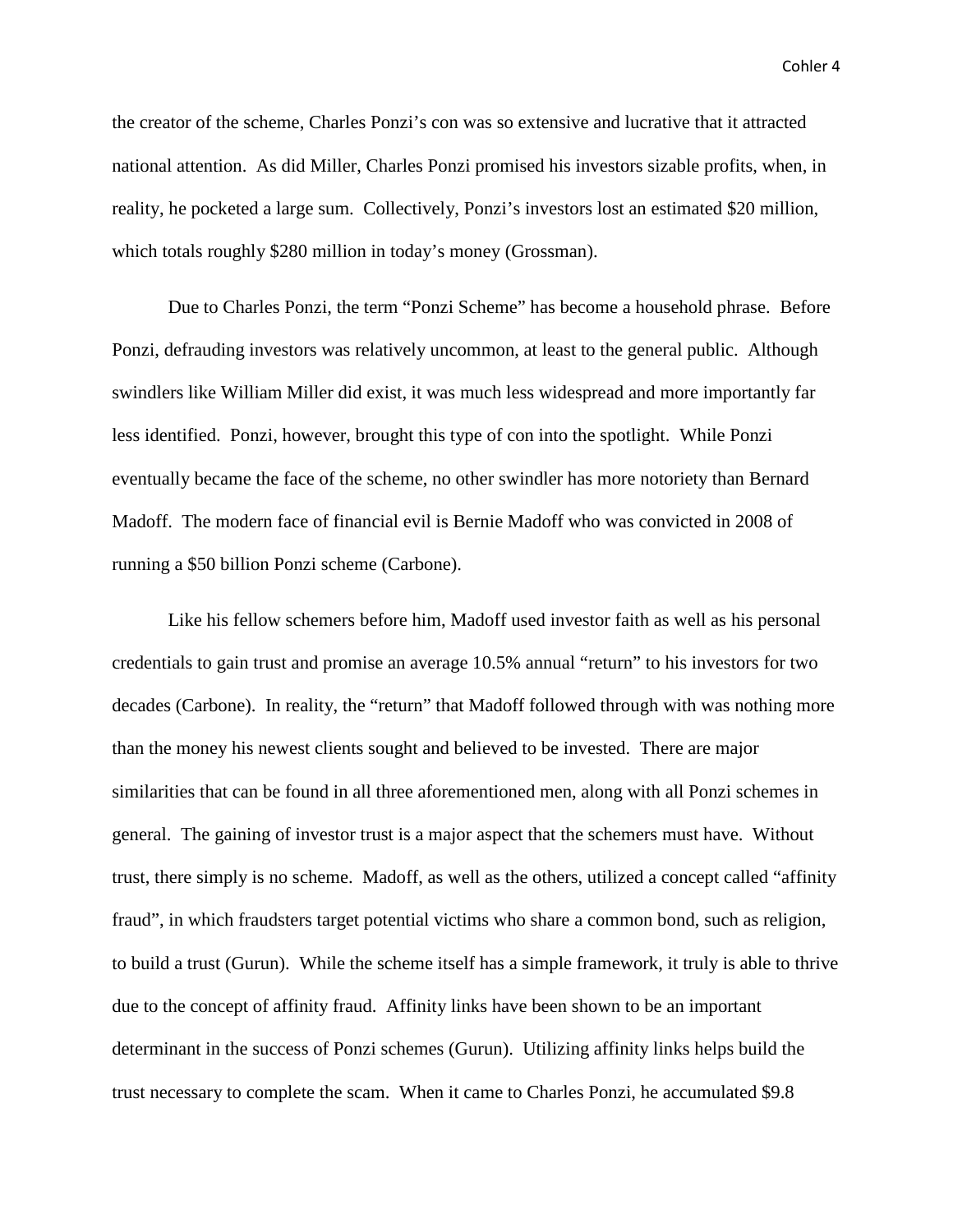million in the span of 8 months in 1920, of which mostly came from three-quarters of the Boston Police Force (Lewis). Similarly, Madoff utilized his religion to take advantage of his fellow Jewish people. The ability to find a certain group to target allows for the scheme to commence. After that, a strong trust provides the glue that seals investors in and discourages them from getting out. The reason affinity schemes target people with similar affiliations is trust; nobody thinks one of their own is going to cheat them, not when they can cheat so many others (Markopolos 114).

Along with a concrete investor trust, paying off old investors with new investor money is found in virtually every Ponzi scheme. As long as new investors continue to come, those investors that came before would earn lucrative profits. This mode of action, however, is the very reason that such schemes collapse. While the duration of a Ponzi scheme varies, the inevitable downfall occurs when new investor funds cannot pay off the old investors. Once markets hit a rut and investors withdraw, the whole scheme collapses like a house of cards (Altman). Once that house of cards implodes, millions and sometimes even billions of dollars have been lost.

Also prevalent in all Ponzi schemes is the con of swindling investors into believing there is a business utilizing a secret idea (Lewis). It is through this idea that the investment plan can commence and return exorbitant profits. Of course, in reality, this entire strategy is a complete fallacy. As seen in the history of this scheme, Charles Ponzi promised exorbitantly high returns from investing in postal coupons, while the actual postal system substantially lacked in quantity of the amount of money he dealt with. In accordance to Ponzi, 160 million coupons would have had to be in circulation to cover the investments made by Ponzi's firm, when in reality there were only 27,000 according to the US Postal Service (Markopolos 51). Similarly, Bernie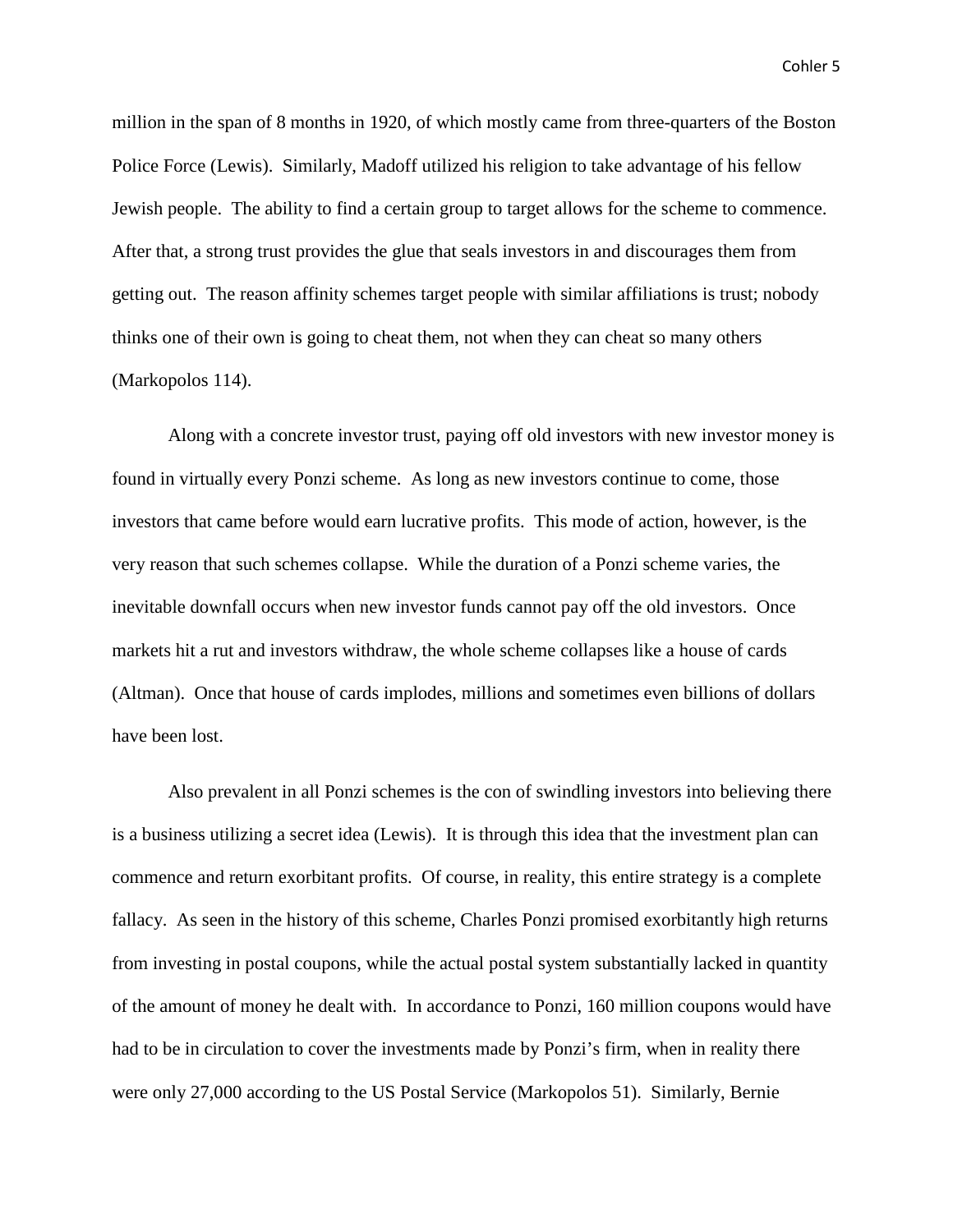Madoff promised returns on a split-strike conversion strategy that historically could never produce returns that he provided for his clients. Of the total \$9 billion of put options in existence on the Chicago Board Options Exchange that Bernie Madoff claimed to be utilizing, he would have needed upwards of \$65 billion at various times to protect his investors' money (Markopolos 41-42).

Instead of acting legitimately, the con artist helps himself to the investors' money and pays the promised high returns to earlier investors from the money handed over by the later investors; the scheme ends when there is no more money from new investors (Lewis). Essentially, when the markets are doing well more investors roll in. However, when the markets hit a rut, or further when new investor funds cannot supply the money necessary to pay old investors, the scheme collapses. Along with Bernie Madoff, in the United States in 2008 and 2009, 190 Ponzi schemes collapsed (Lewis). Prior to 2008, the markets were in fair condition. Once the global markets began to teeter amidst the recession, investors both new and old within Ponzi schemes began pulling their money, and that is when this scam comes to fruition.

In turn, before the scheme collapses and exorbitant amounts of money are lost, there must be some form of intervention that prevents this catastrophe from occurring. Thus, regulators need do a better job in prevention. One major overseer is the Securities and Exchange Commission, or SEC. The U.S. SEC has a three-part mission: Protect investors, Maintain fair, orderly, and efficient markets, and Facilitate capital formation (Investor.gov). In 1933 and 1934, Congress passed the Securities Act and the Securities Exchange Act. In turn, a major purpose of these laws is intended for those who sell and trade securities – brokers, dealers, and exchangers – to treat their investors fairly and honestly (Investor.gov). Thus, Ponzi schemes clearly violate the very basis of these two laws and in turn should have no problem being both regulated and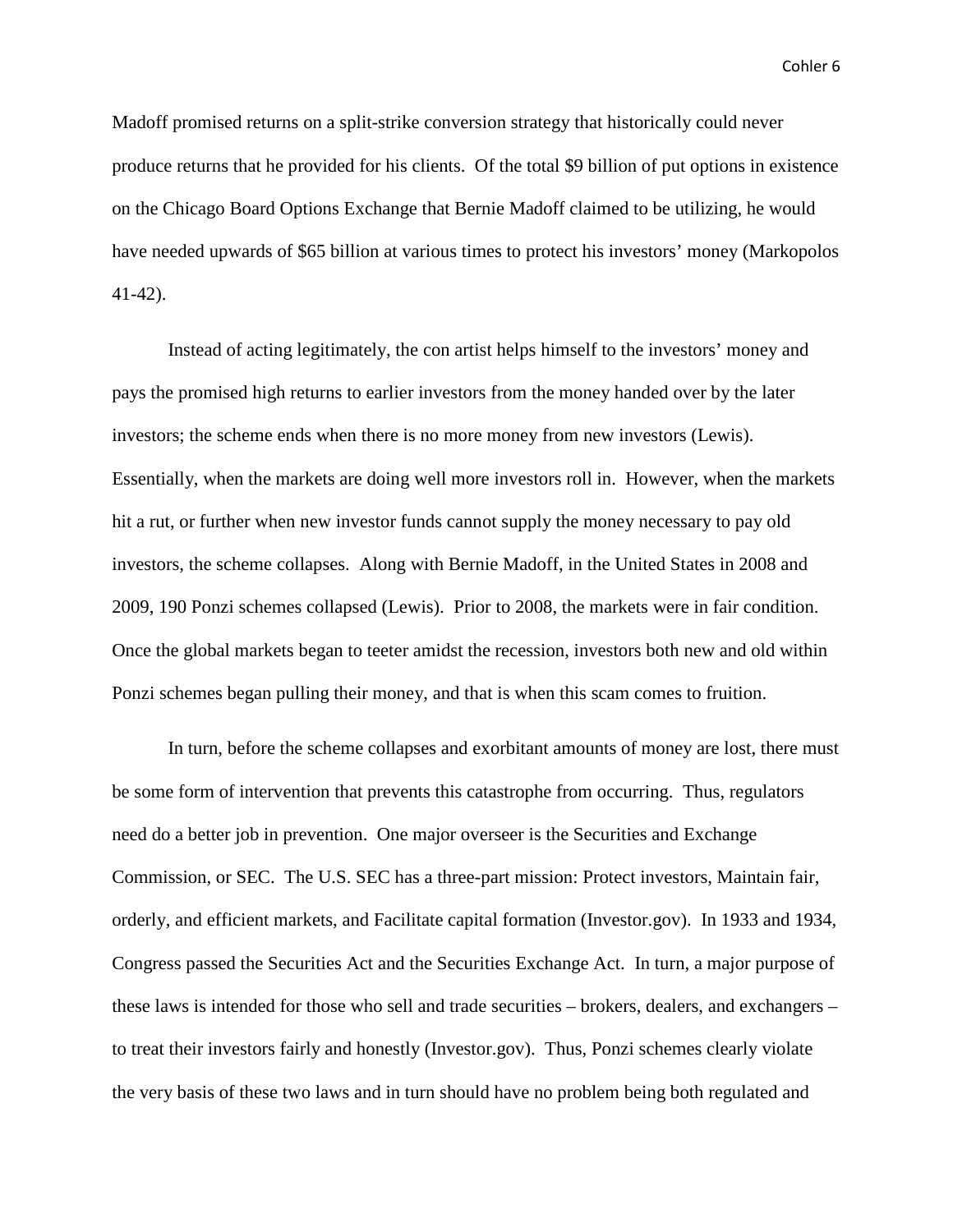prosecuted. In reality, however, fraudsters often last up until the con collapses in on itself, sometimes several years down the line.

Herein lies the problem. The SEC highlights Ponzi scheme "red flags", of which are common indicators and warning signs. To highlight a couple, the SEC indicates that overly consistent returns coupled with secretive and/or complex strategies are major red flags of a Ponzi scheme (SEC.gov). Clearly this type of behavior throws up a red flag, yet this is the exact type of behavior that the notorious Bernie Madoff exemplified. An article written on May 7 of 2001, published during an early investigation of Madoff being conducted by the SEC, is titled: Don't Ask, Don't Tell. The secondary title reads: Bernie Madoff is so secretive, he even asks investors to keep mum (Arvedlund). Similarly, the article stated, "What Madoff told us was, 'If you invest with me, you must never tell anyone that you're invested with me. It's no one's business what goes on here' says an investment manager" (Arvedlund). The amount of secrecy that occurred within the Bernard L. Madoff Investment Securities LLC should not only have raised a "red flag", it should have blasted red sirens.

The inability of the U.S. Government and its subsidiary regulators, such as the SEC, has allowed for Ponzi schemes to continually slide under the radar. Much of the public grew skeptical of Madoff leaps and bounds before any regulating authority did. This incapability by the SEC provides defrauders the chance to steal millions. Thus, enhanced regulation and innovative policies across the board need be put in place to thwart these cons years before it collapses in on itself. To do so, the SEC must emphasize collaboration and comradery amongst regional offices, appropriately hire and place employees into proper positions, as well as become much more proactive in pursuit and enforcement.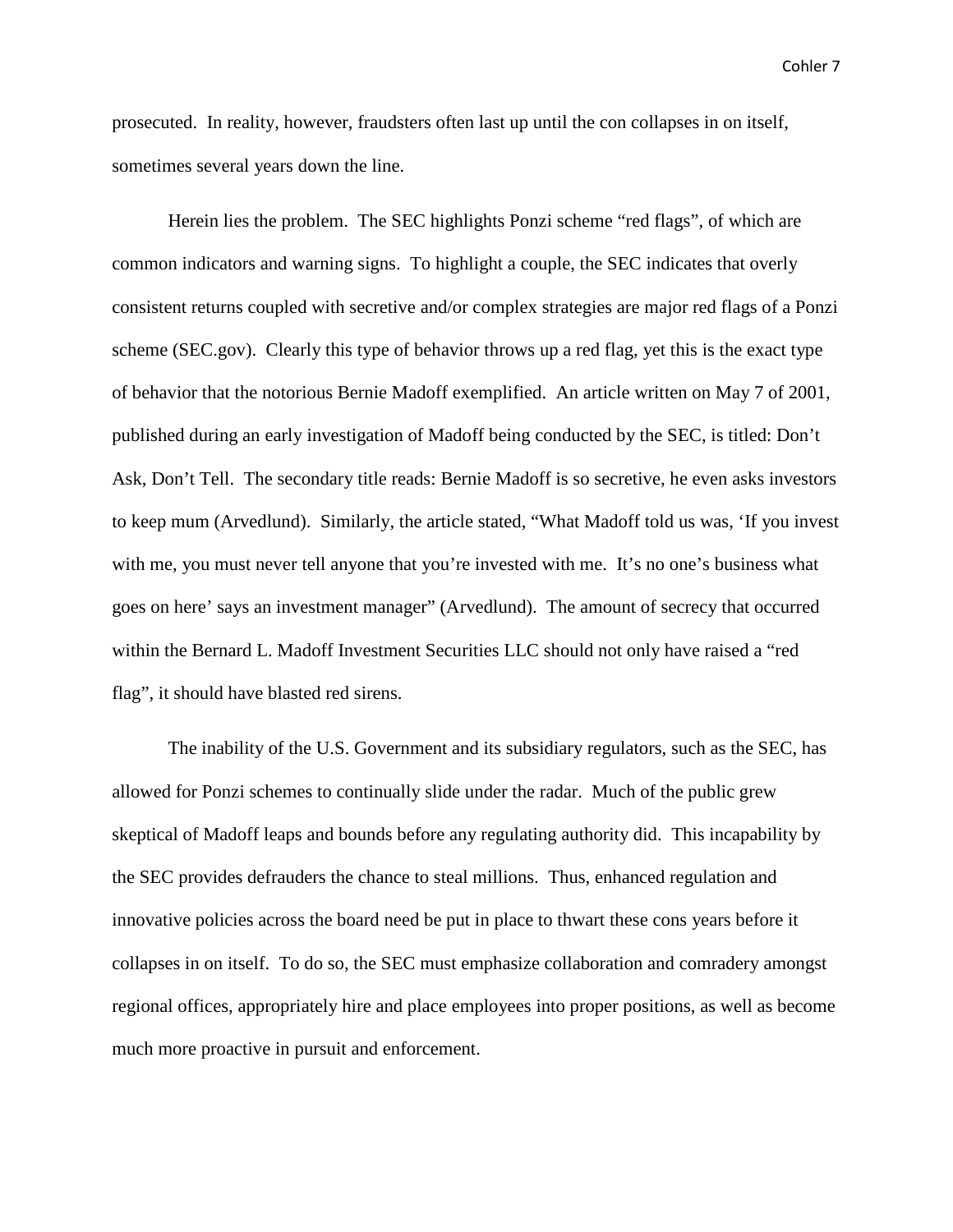#### *II. Bernie Madoff*

To date, Bernie Madoff remains the most notorious financial fraudster in history. Madoff exhibited every aspect of a Ponzi scheme and utilized his persona to conceal it. What allowed Madoff to steal as much as he did for as long as he did simply was due to who he was and what he represented. Simona Suh, an attorney on the enforcement staff of the SEC during the mid-2000s, admitted that the staff had been skeptical of any fraud claims on Madoff because he "didn't fit the profile of a Ponzi schemer" (Markopolos 157). Anyone who worked in the financial industry, if even for just a short time period, knew the name "Madoff", if not also his background.

The company that he founded, Madoff Investment Securities LLC, was among the most successful broker-dealers on all of Wall Street. In fact, during the early 1990s Madoff Securities LLC alone accounted for almost 10 percent of daily trades on the New York Stock Exchange (Markopolos 26). His company and the magnitude of which it impacted the markets made Madoff immensely rich, and enabled him to become one of the most respected men in the entire industry. When the name Madoff was spoken, there was a certain aura that surrounded it. To add to his résumé, Madoff marketed himself as a cofounder of NASDAQ and had served as its chairman; he was a prominent New York philanthropist and a member of numerous industry and private boards committees; Bernie Madoff was a Wall Street King (Markopolos 26). Thus, to claim and, even further, prove Madoff to be running one of the largest Ponzi schemes in history was virtually impossible. No one wanted to believe Madoff was running a lie. Not even the government.

Through his brand name and his guise, Bernie Madoff was able to dupe not only investors, but some of the best and the brightest. Because of who he was and what he'd been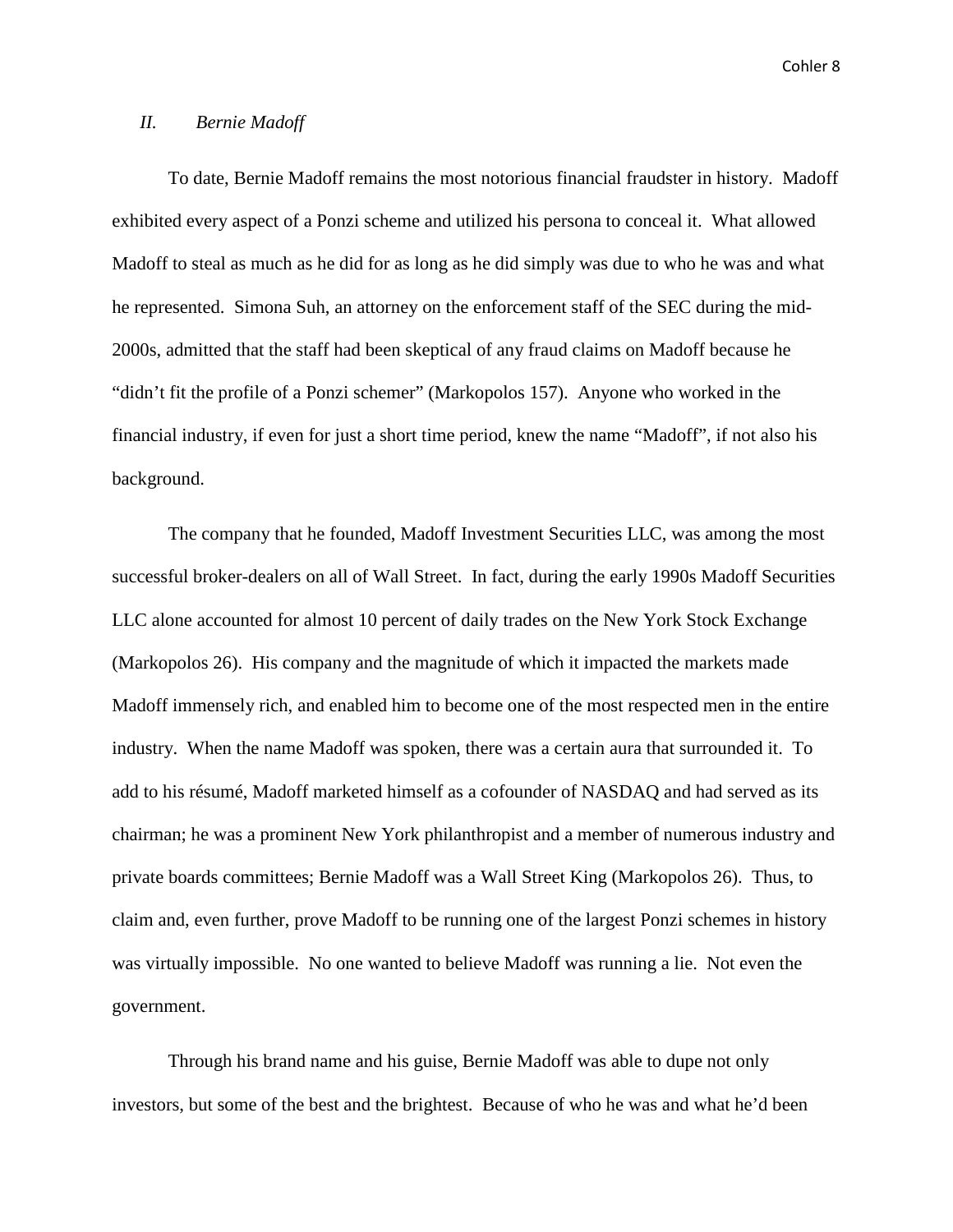able to accomplish thus far in his career, attracting investors was quite simple. Bernie Madoff's alleged strategy was referred to as a split-strike conversion. Simply put, Madoff claimed that he would purchase stocks, but also would purchase a put option to limit losses along with selling a call option that essentially places a ceiling on profits. To explain further, in Madoff's strategy, he could purchase a stock for \$50. He then would purchase a put option that allows him to protect his stock price at a floor of \$35. This put option is protection if the stock bought for \$50 falls below \$35, allowing for Madoff to still sell that stock for \$35. Lastly, Madoff would sell call options for \$65. This would allow for the owner of the call to exercise the option and purchase Madoff's stock for \$65 if it rises to \$65 and above, hoping it continues to rise.

Regardless, while this is a valid strategy, it would not have produced the returns of which Madoff was providing his clients. The illegitimacy comes into play, because in Madoff's case, the problem was that he was continuing to report gains on a month-to-month basis even when the markets yielded negative returns (Gaffen). While this strategy is employed to limit losses, it most certainly cannot eliminate them altogether. As it pertained to Madoff, however, his returns were always consistent. Madoff only reported three down months in more than seven years (Markopolos 33). For example, in 1993 when the S&P 500 returned 1.33 percent, Bernie returned 14.55 percent to investors; in 1999 the S&P returned 21.04 percent, and there was Bernie at 16.69 percent (Markopolos 33). Markets fluctuate and do so quite often, that is the way it has been and the way it will always be. For Bernie, his returns never fluctuated. The returns Bernie produced were always good, but rarely were they spectacular. However, his returns were not the factor throwing up red flags as many other funds produce similar, if not better, returns. The concerning aspect is that even after the markets produced numerous down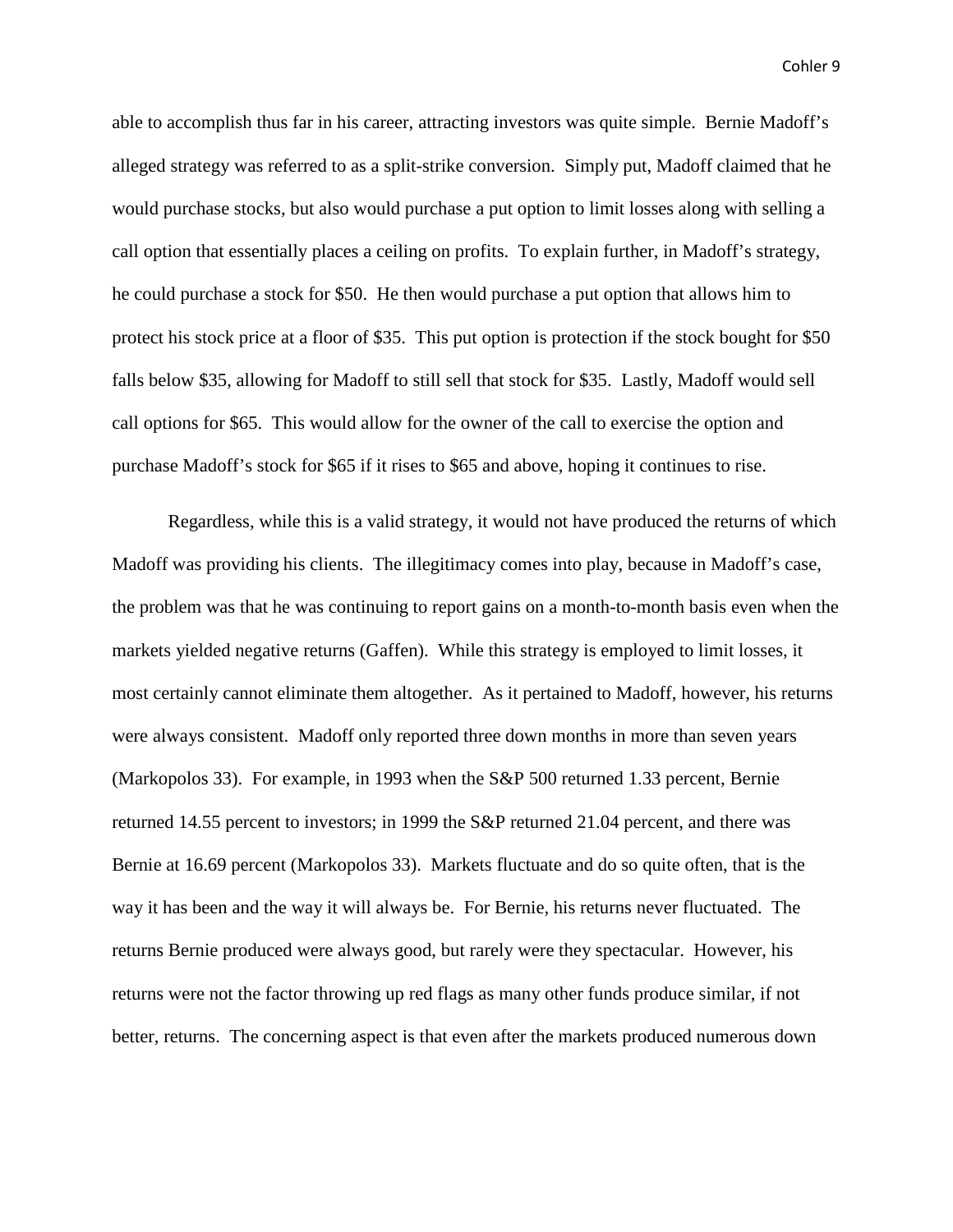months, Madoff always would yield a profit. There was no existing mathematical model that could possibly explain that consistency (Markopolos 33). Nothing, of course, other than fraud.

While Bernie Madoff continued to baffle many within the industry with his consistent returns, close to none spoke out about it. Whether people believed his absurd explanations behind his strategy, or they saw the illegitimacy, no one said anything. Edward Thorp, a respected and well-renowned hedge fund manager, caught a glimpse at the fraud that Madoff was doing back in 2004. Thorp conducted due diligence on behalf of another investment institution. Due diligence, as it pertains to investing, involves investigating the ins and outs of a company's strategy, ensuring their practices are both legitimate and legal. Thorp indicated that he had gotten ahold of some of Madoff's trade tickets and compared them to OPRA tapes. OPRA is the Option Price Reporting Authority, which is the authority in charge of keeping the permanent records of every trade. What Thorp discovered was that, when comparing Madoff's supposed trade tickets to those on OPRA, he found some "discrepancies" (Markopolos 75).

In reality, due to the scam Madoff was running, his trade tickets would never match up to those housed in the OPRA; Madoff was not making any trades at all. Instead of taking this crucial information to a regulating authority, Thorp simply advised his clients and anyone in his network to stay away from Madoff, but he did not take it any further (Markopolos 75). During this time period in the United States, self-regulating markets were encouraged. The deregulation movement began in the 1970s and was based upon the belief that markets are self-regulating, even to the extent of self-repairing market failures (Thoma). A common viewpoint of the American public was an ideology that markets are self-regulating and best left alone. Thus, the U.S. Government and the SEC took this into consideration. From 1970 up until the 2008 Recession, markets were left to regulate themselves. This posed a major problem.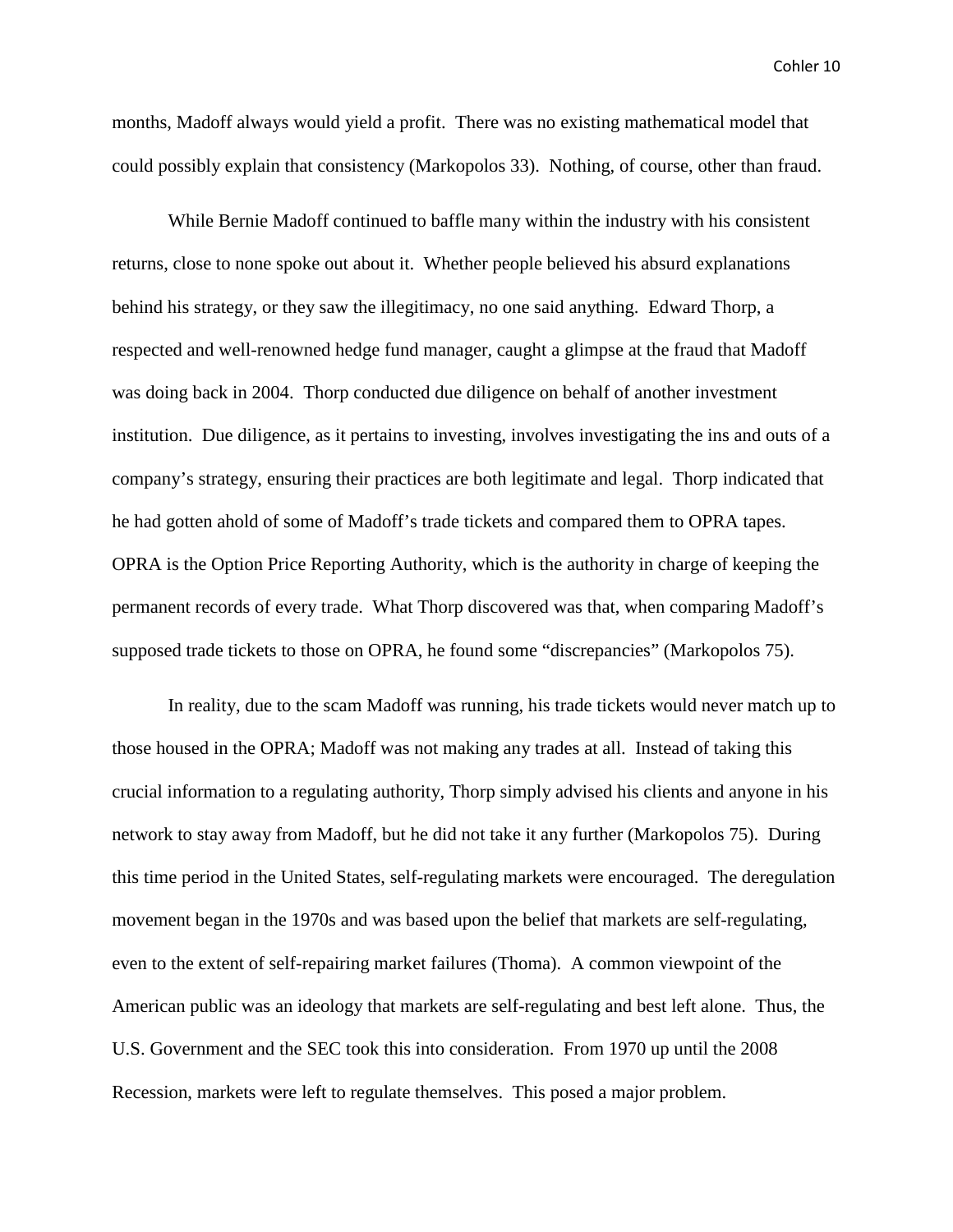As evidenced by the actions of Ed Thorp, self-regulation hardly occurred. In turn, if industry practitioners fail to report suspected fraud, nor have any meaningful incentive to do so, and if government agencies lack the systems set up to take in, evaluate and investigate whistleblower tips-then self-regulation can never work (Markopolos 75). As shown, when illegitimate practices are discovered, many practitioners simply shy away from involvement, but that is the extent of their actions. Similarly, the agencies in charge of dealing with illegitimate practices when reported have been inadequate. Although true that many in the industry have turned a blind eye to skeptical practices, there have been plenty others seeking justice. However, due to the incompetency of regulating authorities, those that wish to speak up and whistle-blow have time and again been ignored.

#### *III. The SEC*

The incompetency of the SEC continuously allows for Ponzi schemes and fraud to occur. Some have gone so far as to label this regulating authority as corrupt, but even that would be giving this organization too much credit. To be corrupt one must show a willingness to act in a dishonest way, often for monetary gain. These allegations could be substantiated by a claim that Harry Markopolos provides which was actually made by Bernie Madoff. Madoff concludes, derisively and accurately, that "These guys, they work for five years at the [SEC], then they become a compliance manager at a hedge fund'" (Markopolos 159). Markopolos goes even further to substantiate this by saying that Madoff knew this was true because every time an SEC investigator came to his office he or she would ask for an employment application (Markopolos 159). Quite clearly, this sheds a very skeptical light on the employees that work at the SEC. However, to call this type of action corrupt is an unfair accusation. Working for this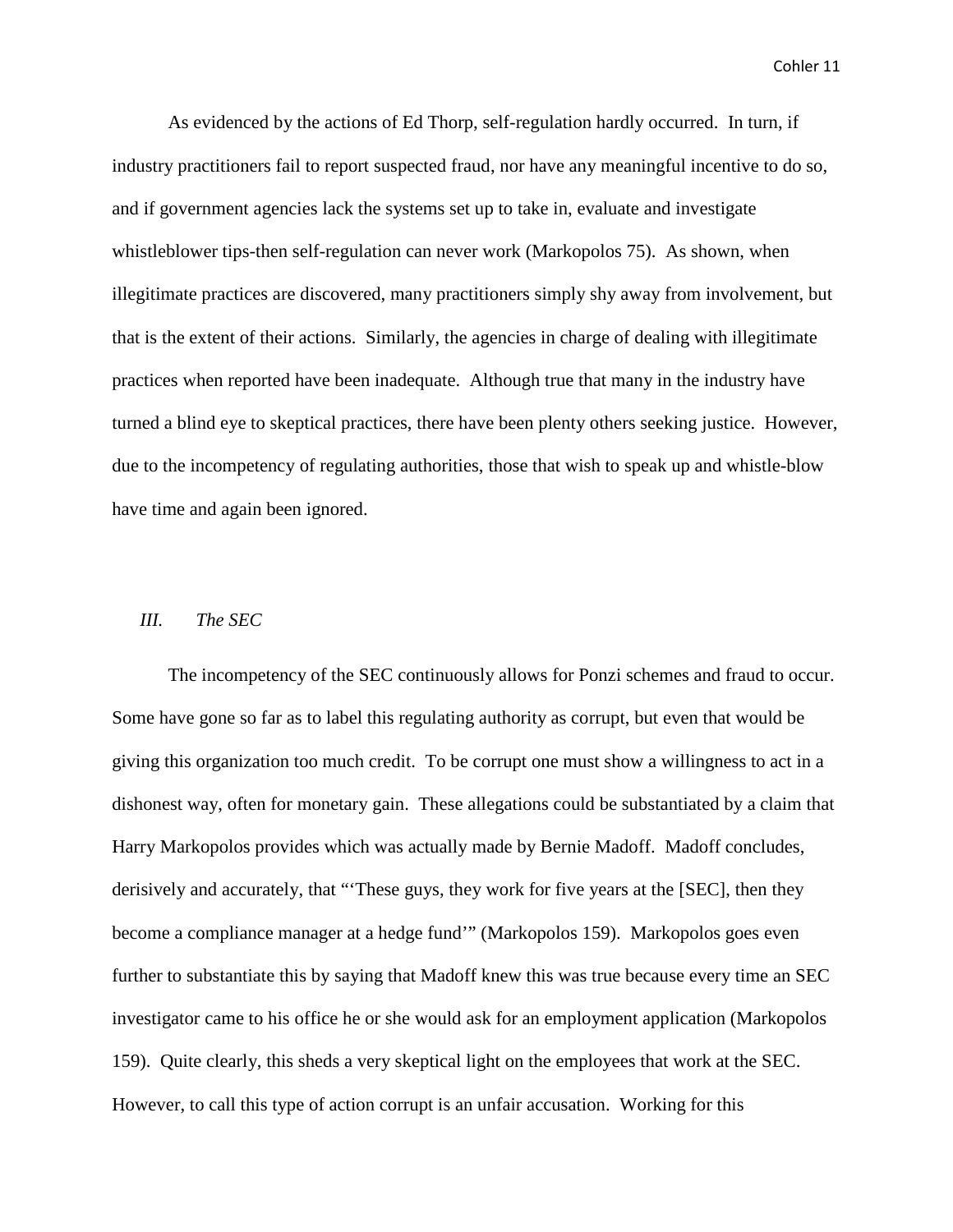organization is a great way for these employees to get their foot in the door to Wall Street and meet with its well-known industry gurus. Thus, applying to work for one of the most renowned investors on Wall Street is not condemnable.

Nevertheless, to ask for an employment application while investigating that very same firm is nonsensical. While the argument over the degree to which the SEC is corrupt can go back and forth, the ineptitude of this agency is a stern fact. Even the Federal Bureau of Investigations feels this exact same way. Markopolos notes an interesting conversation he had with an FBI agent who discusses a common view of the SEC. The agent said to Harry Markopolos, "'The [SEC] was conducting an investigation for two years and never even figured out there was a seventeenth-floor that Madoff worked on; that's how dumb they were. You really shouldn't give them any more of your cases. Your quality of work is way beyond the SEC's capabilities. From now on when you have a case, just give us a call'" (Markopolos 158).

In relation to the Madoff case, Madoff used the  $18<sup>th</sup>$  floor of his building for Bernard L. Madoff Investment Securities and the  $19<sup>th</sup>$  floor for stock-trading. The SEC failed to go to this alleged  $17<sup>th</sup>$  floor where the entire Ponzi scheme operation took place. As the FBI agent notes, the SEC simply is too dumb. Also, the fact that the FBI urged Markopolos not to give his cases to the SEC shows the true ineptness of the SEC. If the very regulator for this type of scam cannot handle cases involving this very type of fraud, then what is even the point of having them at all? The answer is that there is none. The SEC has shown a lackluster inability to regulate markets. It is not that this agency is corrupt, it is simply that they are unable to do their job.

Ponzi schemes are not complex scams, but rather quite simple. One cannot go so far as to say that they are rather easy to identify, but some are much easier than others. When a Ponzi scheme run by one of the most well-known financial advisors in the nation's history totals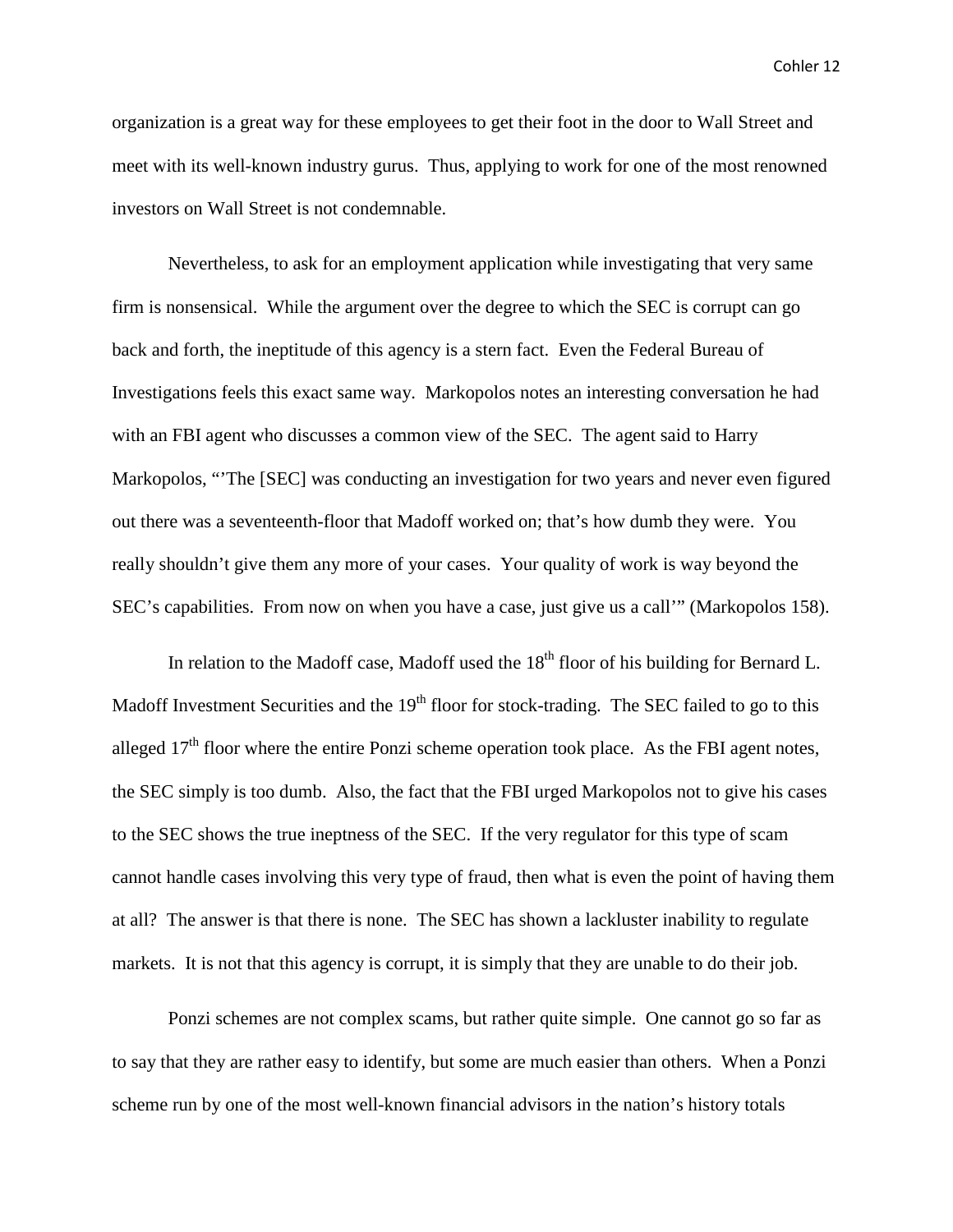upwards of \$50 billion, it calls into question the people in charge of regulating. The underlying issues in the case involving Bernie Madoff falls unquestionably at the feet of the SEC. While the people investing and involved with Madoff were more or less oblivious to what he was doing, the SEC was blind. When the media published two articles questioning the validity of Madoff, the SEC remained inattentive. When Harry Markopolos and his team handed countless submissions to various SEC departments, the SEC preferred ignorance. Thus, to label the SEC corrupt would be to claim that this agency had the proper knowledge of and awareness to the situation. The SEC had no such knowledge and had no such cognizance. When the media published the articles, the SEC never even read them. When Markopolos brought hard evidence to support his claims, the SEC ignored him. By the time of his last submission, there were a total of twenty-six "red flags" that signaled Madoff was running a Ponzi scheme. Even with these key indicators, the SEC viewed them simply as "theories" and that they were not and could not be used to bring a lawsuit; they had to be tested and substantiated (Markopolos 156). These words came from the assistant director of enforcement, the one in charge of enforcing the very acts that prevent this type of con from occurring. If this person was not going to enforce the regulations, then no one would.

Along with the close-mindedness that the SEC employs, the agency also lacks a sound inner structure. The SEC is made up of regional offices within different jurisdictions, much like various other governmental organizations. Unlike how police departments work cooperatively over state lines, the SEC lacks this cohesive ability. It is not that they are discouraged or forbidden to work across jurisdictions and offices, it is simply that they choose not to. The question this raises is how can a national organization work productively and efficiently if it is deficient in collaboration? The very obvious answer is that it merely cannot. To substantiate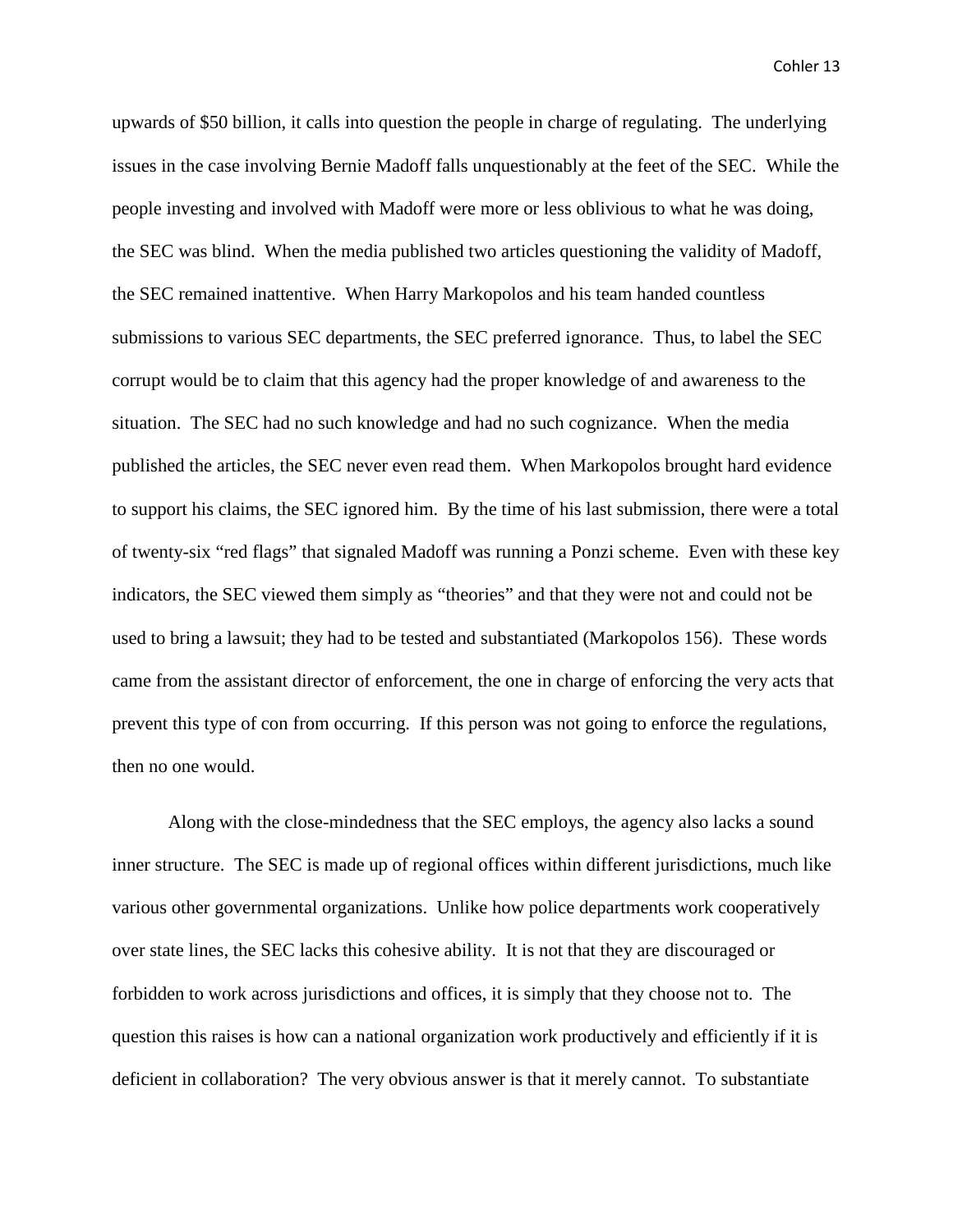these claims, it is important to discuss the issues Harry Markopolos encountered while attempting to bring the Madoff scandal to national attention.

Markopolos resided in New England, Massachusetts, meaning he would report his fraud submissions to the SEC office located in the New England region. The importance herein lies with the fact that Madoff operated in New York, an entirely different SEC regional office. To most, this would seem inconsequential; Markopolos' submissions would simply be sent from the New England office to the New York office and the investigation would continue. Unfortunately, as history shows this case playing out, it did not occur like this. Thus, we must delve into and seek to find why this, what appears to be normal, sequence of events never unfolds.

Instead of the files being sent to and accepted by the New York office, the case hit a tragic standstill. Harry Markopolos notes that Grant Ward, New England Regional Director of Enforcement at the time, divulged that there was not a lot of respect between the Boston and New York offices for one another (Markopolos 65). Apparently, the two offices are very competitive and the chances of the New York office warmly embracing a case handed to them by the Boston office were limited (Markopolos 65). This in and of itself is shameful. This type of behavior hinders the government's ability to regulate the financial markets and protect the public from fraud, the sole reason it exists in the first place. Competition generally is beneficial, in that it drives opposing forces to be better than the other. However, competition between the same entity is entirely counterproductive. This is comparable to one branch of a TD Bank sabotaging another branch in order to outperform and look better. Overall, the company suffers and these types of actions could cause the total business to go bankrupt. In turn, both branches would no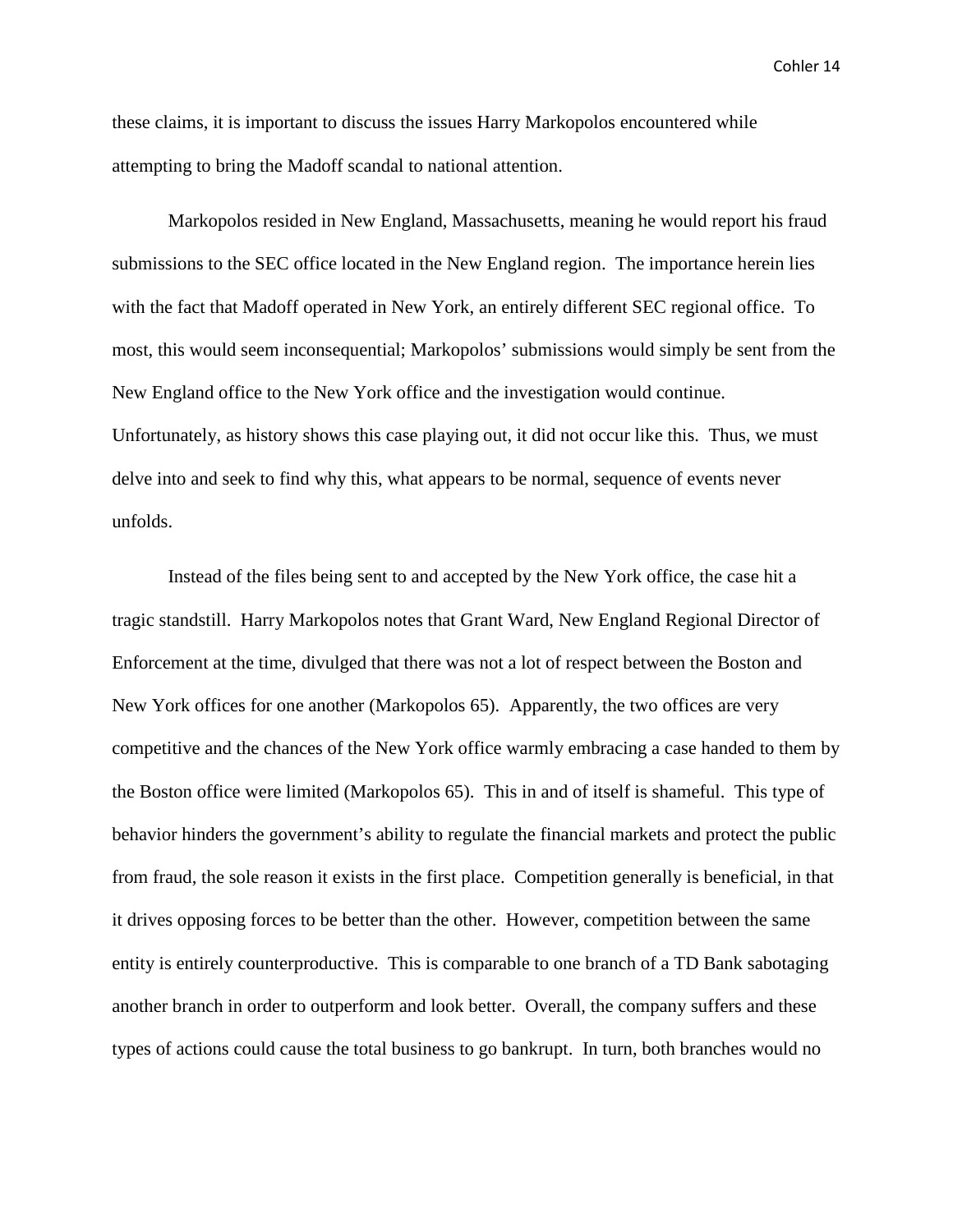longer exist. The same principle applies for the SEC: if one office ignores the other, the whole system fails.

#### *IV. Solutions*

The SEC is an extremely significant entity for the U.S. stock market. Created in 1934, the SEC's purpose was to restore confidence back in the markets after the Great Depression. Since then, due greatly to this organization, the U.S. is viewed as the most sophisticated and popular stock exchange in the world (Amadeo). A major aspect of the SEC is maintaining a transparency that travels from companies to investors. This greatly aids in sustaining investor confidence as this transparency allows investors to obtain accurate and up to date information on prospective companies (Amadeo). As seen in the early 2000s, the SEC has played its role in prosecuting fraudulent acts by companies looking to hide things from the public. For example, in 2001 this governmental agency prosecuted Enron for falsifying SEC submissions (Amadeo). This was a major case for both the markets and the public that the SEC got involved with.

While the SEC has proved to be a significant entity in prosecuting fraud after the fact, it has failed to catch and stop any fraud still ongoing. While prosecuting after the fact is an important action to take, thwarting fraud early before a great deal of money is lost holds much more importance. Although prosecuting the Enron fraud is beneficial, law enforcement made somber statements about how they were taking steps to make sure this kind of fraud (\$2 billion) could not happen again, and what they were doing to protect investors (Markopolos 129). Important to note, at the exact same time law enforcement was making these statements, Bernie Madoff was busy stealing upwards of \$50 billion.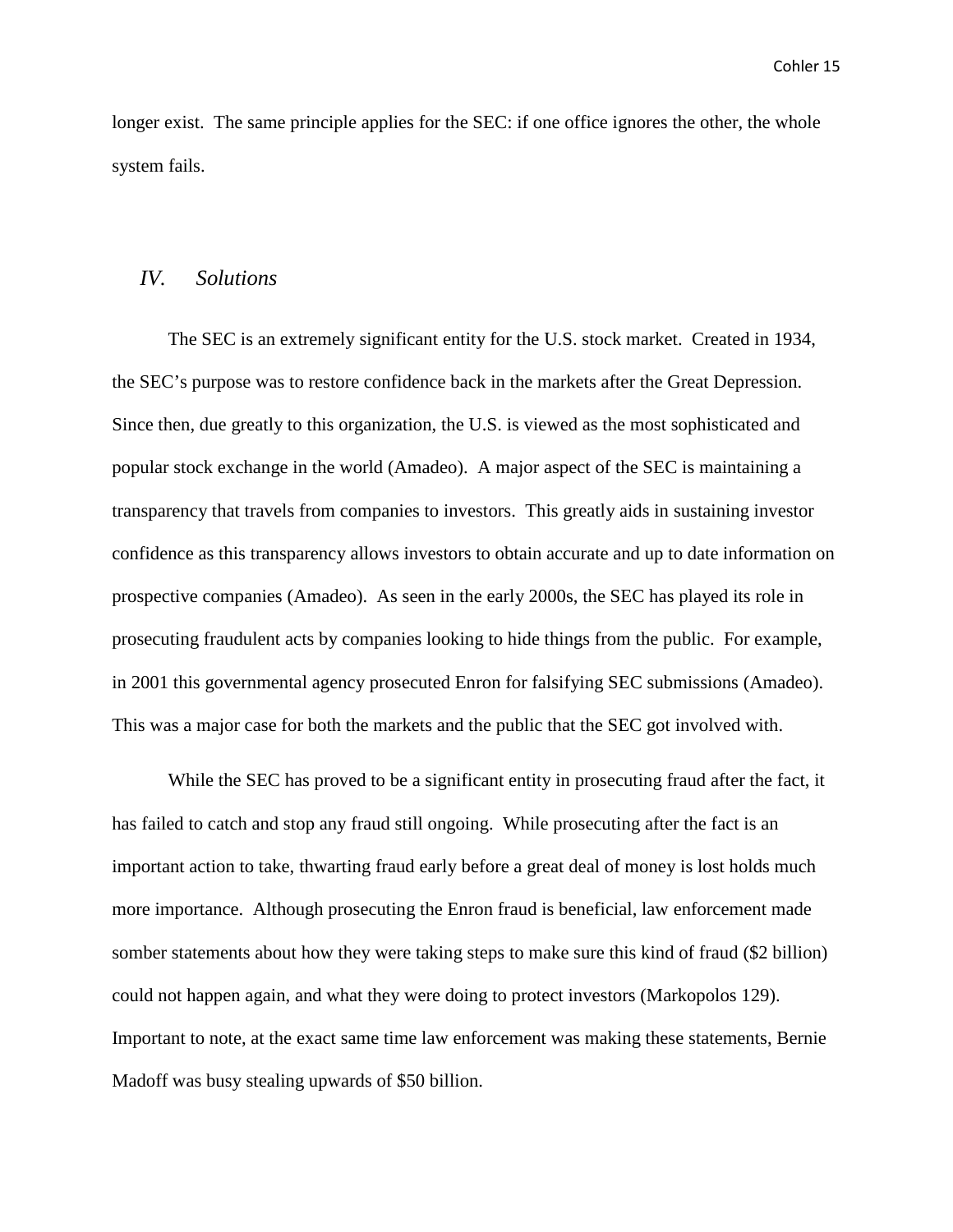The problem with the SEC is that its employees lack the drive and incentive necessary to be successful. Throughout Markopolos' involvement, he noted that Chief Meaghan Chung and other executives in her office spent their time investigating minor frauds and getting an occasional conviction and headline (Markopolos 141). This is the major issue: these people were going after the inconsequential cases. Markopolos writes, "In the world of the SEC, a case is a case, and going after a hard target like Madoff counts the same as going after some tiny retail broker…there are no bonuses for the big cases that require a tremendous amount of work" (Markopolos 141). Quite clearly, the types of employees hired by this organization needs vast improvement. The purpose is to protect investors and maintain a transparent and just market, but instead it has prosecuted just enough to scamper by.

Due to the numerous deficiencies exhibited by the SEC, dramatic, yet fairly simple, changes need be instituted. Because the SEC has performed unsatisfactorily and has demonstrated its inability to successfully do its job, enhanced regulation along with innovative policy changes must be put into place. As discussed, the SEC lacks the necessary cohesion that governmental agencies require. Being that this regulator operates via various regional offices, cohesion is key. To lack this aspect undoubtedly results in failure, and in fact that is exactly what the SEC has exemplified. The SEC has repeatedly failed and its lack of collaboration is paramount in causing this. Competition is a difficult barrier to overcome, but it is one that should not exist between offices that require coalescence. However, the fervent competition already exists and thus must be dealt with accordingly. In turn, emphasizing unity and encouraging teamwork is a necessity. Of course, this is easier said than done.

Thus, a way to counteract this issue is to provide incentives. Some form of incentivizing, either through added vacation days or via year-end bonuses for successful collaboration in cases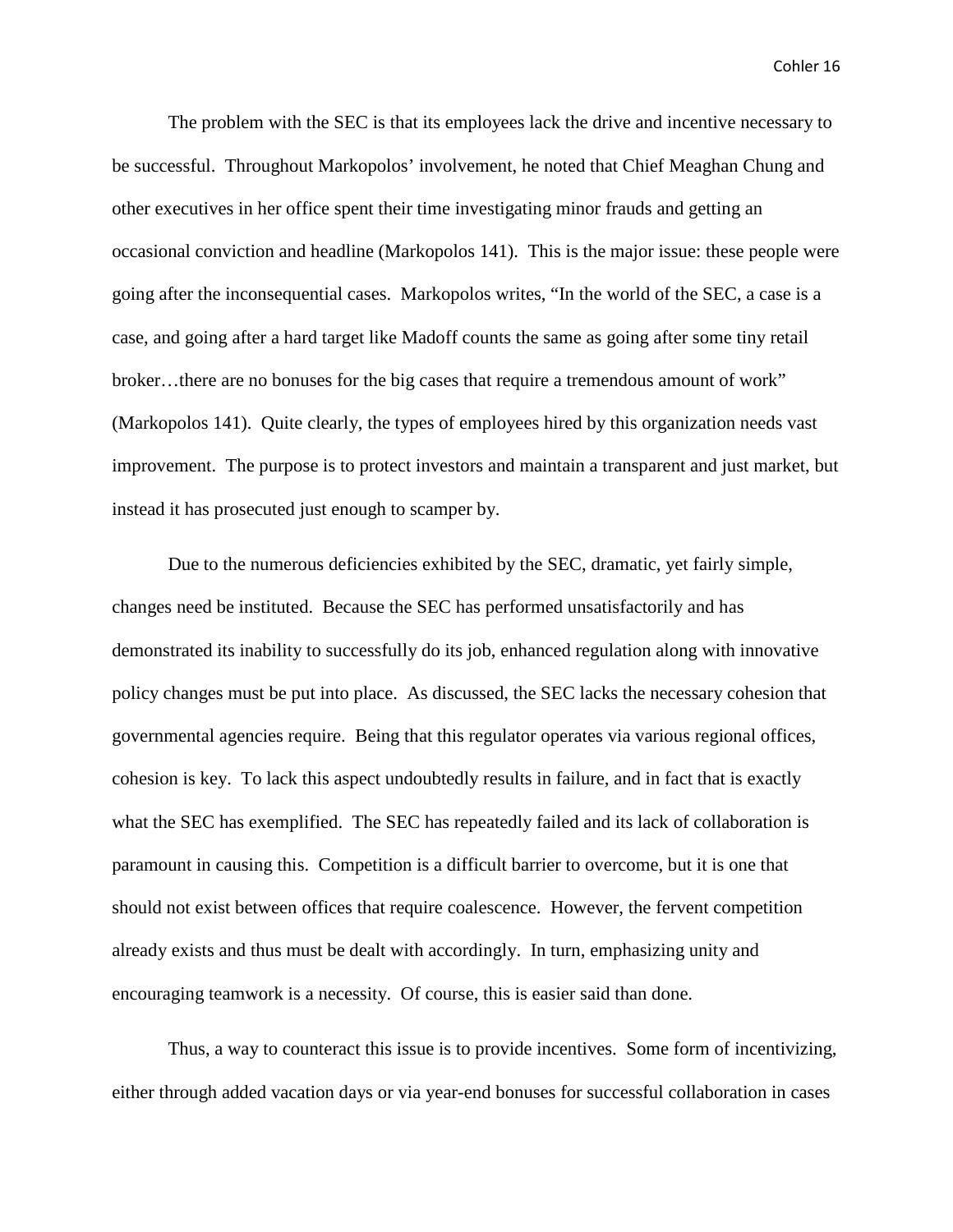would motivate its employees to work together. As seen in the Madoff case, pertinent information was ill-received when transmitted from one regional office to the other simply due to competition between offices. Due to this, the case hits a standstill and the fraud continued for several years. Instead, to make things run more smoothly, providing incentives to its employees could drastically change their attitudes. While the competition will likely still remain, it could alternatively be directed towards completing cases in order to capitalize on incentives. If a pair of rival offices, such as the two that hindered the Madoff case from being properly investigated, could positively channel their competitive natures it could yield immensely positive benefits. As opposed to one office ignoring crucial information from another, the implemented incentives would allow for the offices to, if even reluctantly, work together to properly do its job. While incentives do not come free of charge, the alternative is far more costly. Had this system been in place, Madoff's \$50 billion fraud, and countless others hindered by similar issues, could have been prevented. Due to cases like Madoff's, the SEC has come under intense fire from the public and its legitimacy is constantly under question. In hindsight, the cost of incentives for its employees would undoubtedly be worth preventing the loss of billions of dollars.

In conjunction with providing incentives to employees, the types of people employed by the SEC becomes greatly significant. In the past, SEC employees have acted questionably in the way they have presented themselves. Thus, providing an incentive-program to the types of workers previously employed would have little impact. Admittedly, hiring is never an easy task as you can never truly foresee the way a person will act and operate until on the job. Nonetheless, making the hiring process a crucial endeavor is extremely important for this regulating authority. Hiring people who are looking for a short-stay, as seen previously in the SEC, is not the type needed for such a significant entity. Instead, the SEC needs to look for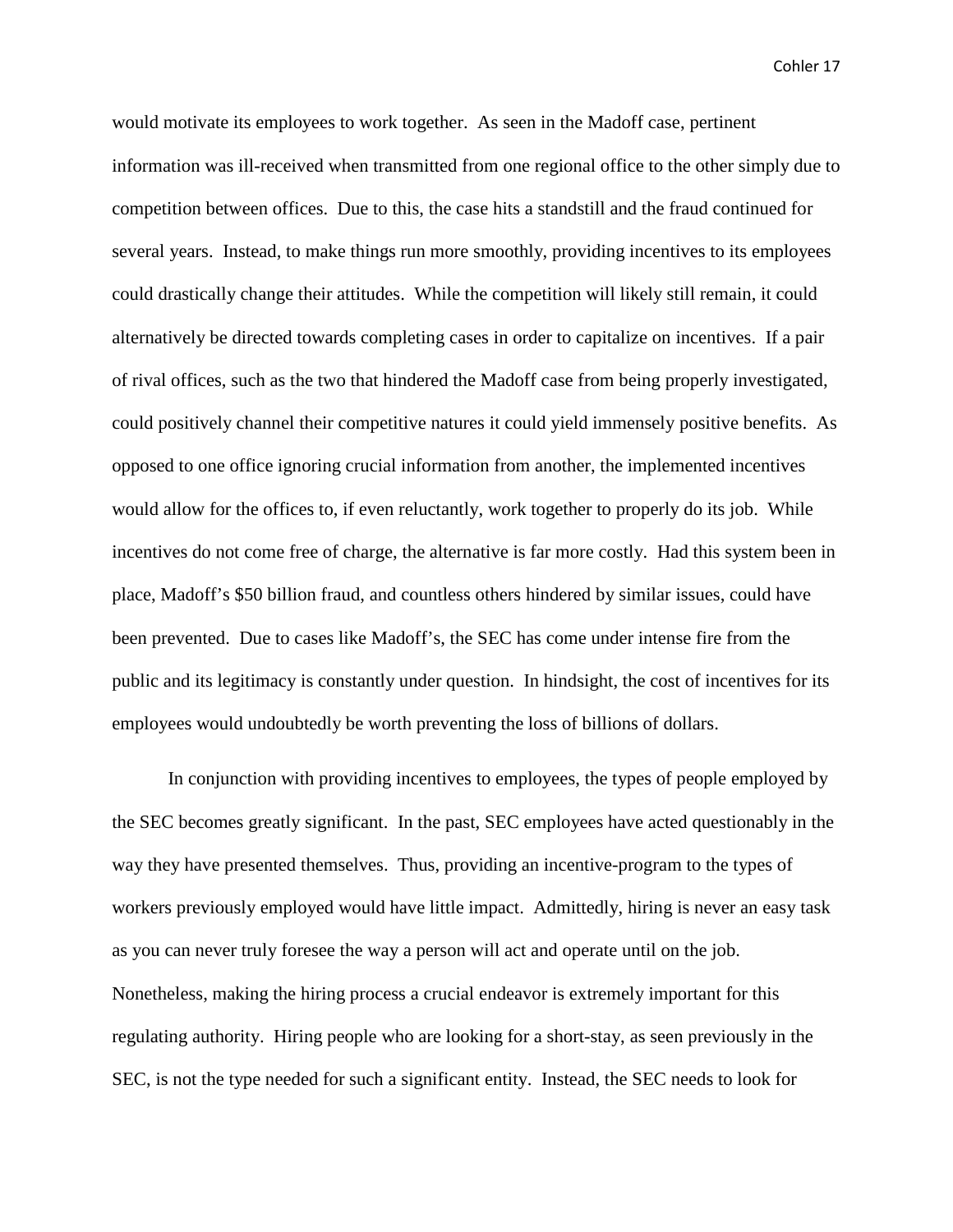driven and motivated individuals looking to better society. Also, the SEC's requirements for work experience and exam quality standards were below par for the tasks the SEC deals with. The SEC's capital markets work experience requirements were way too low and the exam quality standards were abysmally low (Markopolos 140). Along with finding those individuals with high aspirations at the SEC, the procedure for evaluating the potential employees also needs improvement. The hiring process must be constantly updated to suit financial markets of the current time, as well as be conducted in a serious manner.

Supplementary to hiring determined individuals, placing employees in the correct jurisdictions is monumental. Even if the proper individuals are hired, it reaps no benefits when these people are placed in the wrong positions. The SEC could have the best and brightest attorneys in the world, but if they are the only ones put in charge of a case dealing with Ponzi schemes it makes no such difference. The inner workings of proving fraud to be a Ponzi scheme are quite complex. It deals with derivatives, mathematical formulas, and many other intricacies. While the Ponzi scheme itself is simple, proving it can be quite difficult. For the Madoff case in particular, those in charge of the investigation were the New York Branch Chief Meaghan Cheung and Assistant Director Doria Bachenheimer; two highly qualified professionals. Although qualified professionals, neither of the two had ever investigated a Ponzi scheme before (Markopolos 140). Solely placing attorneys at the helm of this investigation is unfitting. The reason being, Cheung and Bachenheimer have never dealt with a Ponzi scheme before and would truly have no idea as to what to look for. They may have a few tools at their disposal, but they are placed at a supreme disadvantage having no prior knowledge as to how to go about the investigation. Hence, the importance of placing employees in the right positions emerges. To not have a professional with experience in Ponzi schemes and fraud at the helm is irrational and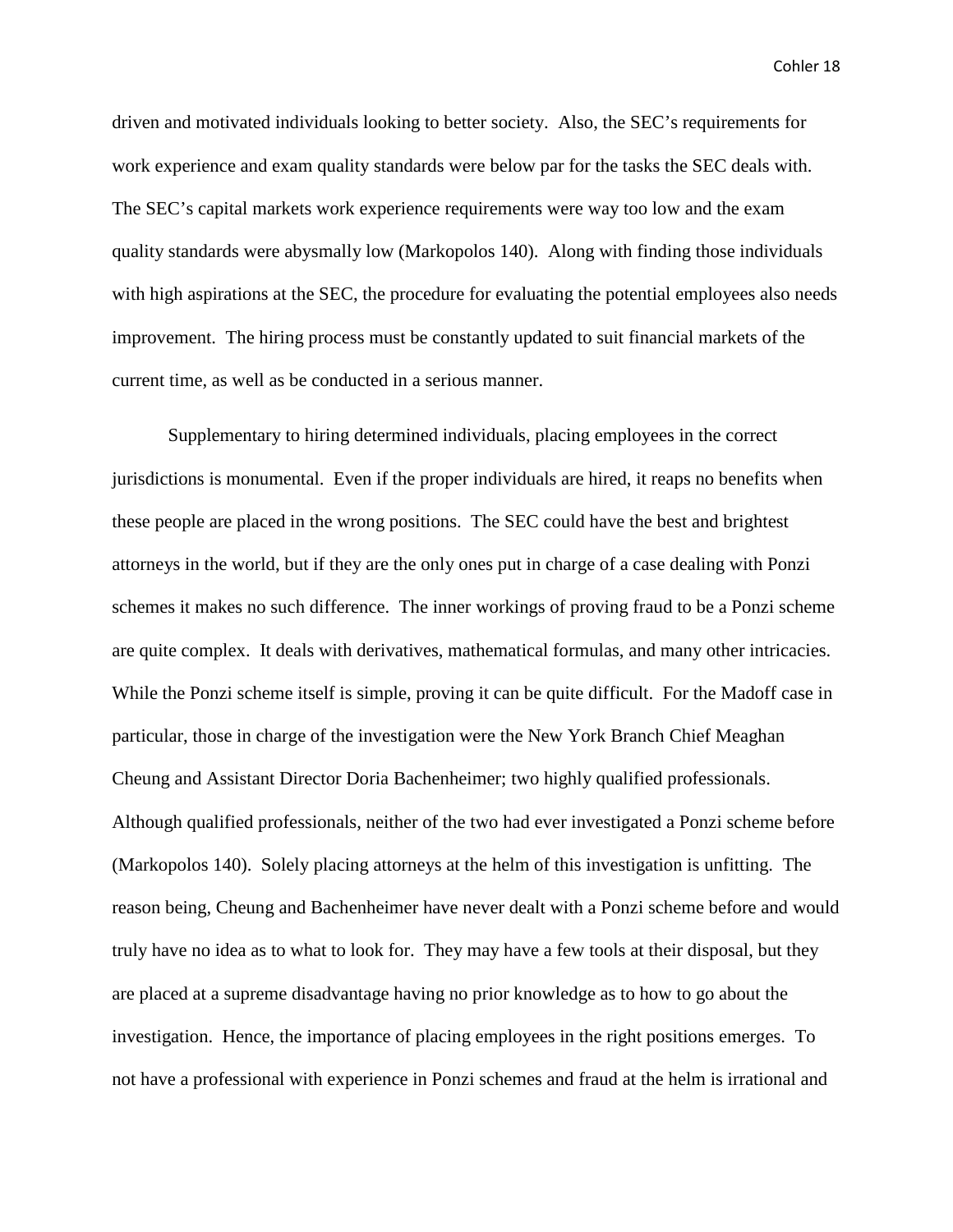must be corrected. In the future, employee placement should become a critical component for the SEC.

While the proposed solutions can greatly impact the SEC, being proactive in pursuit and enforcement of current regulations is crucial. Being proactive is truly in conjunction with hiring the right types of people and encouraging collaboration between offices. However, these are not enough by themselves. Being proactive is a necessity for a regulating authority. The role of the SEC is to enforce current regulations in order to prevent or stop fraud in its tracks. Throughout the Madoff case, this type of behavior was lacking, but more accurately it was nonexistent. When Harry Markopolos submitted his findings to the SEC, Cheung and Bachenheimer were skeptical. Markopolos provided a detailed list of countless "red flags" he discovered concerning Madoff's potential fraud. Instead of utilizing this information, Bachenheimer labeled them as "theories" that had to be tested and substantiated (Markopolos 156). Markopolos then indicates that Bachenheimer explains her reasoning as, "It's very challenging to develop evidence that something is going wrong until the thing actually falls apart (Markopolos 156). Mr. Markopolos makes sure to note that this is a word for word quote from the inspector general's report.

Clearly evidenced, the type of proactivity needed within the SEC does not exist. Instead of making use of the detailed reports provided by an experienced finance professional, the SEC ignored the information and sat back in wait. This cannot be the case. In its place, the SEC must become a proactive organization. This entails utilizing pertinent information and embracing tips from potential whistleblowers, not ignoring them due to a questionable motive. A major tool of the SEC is to utilize its assets; those within the industry who deal in its workings on a daily basis. As the agency in charge of enforcement, for the prosperity of the markets, it is vital for this authority to take a much more hands-on approach and impose itself to show it has zero tolerance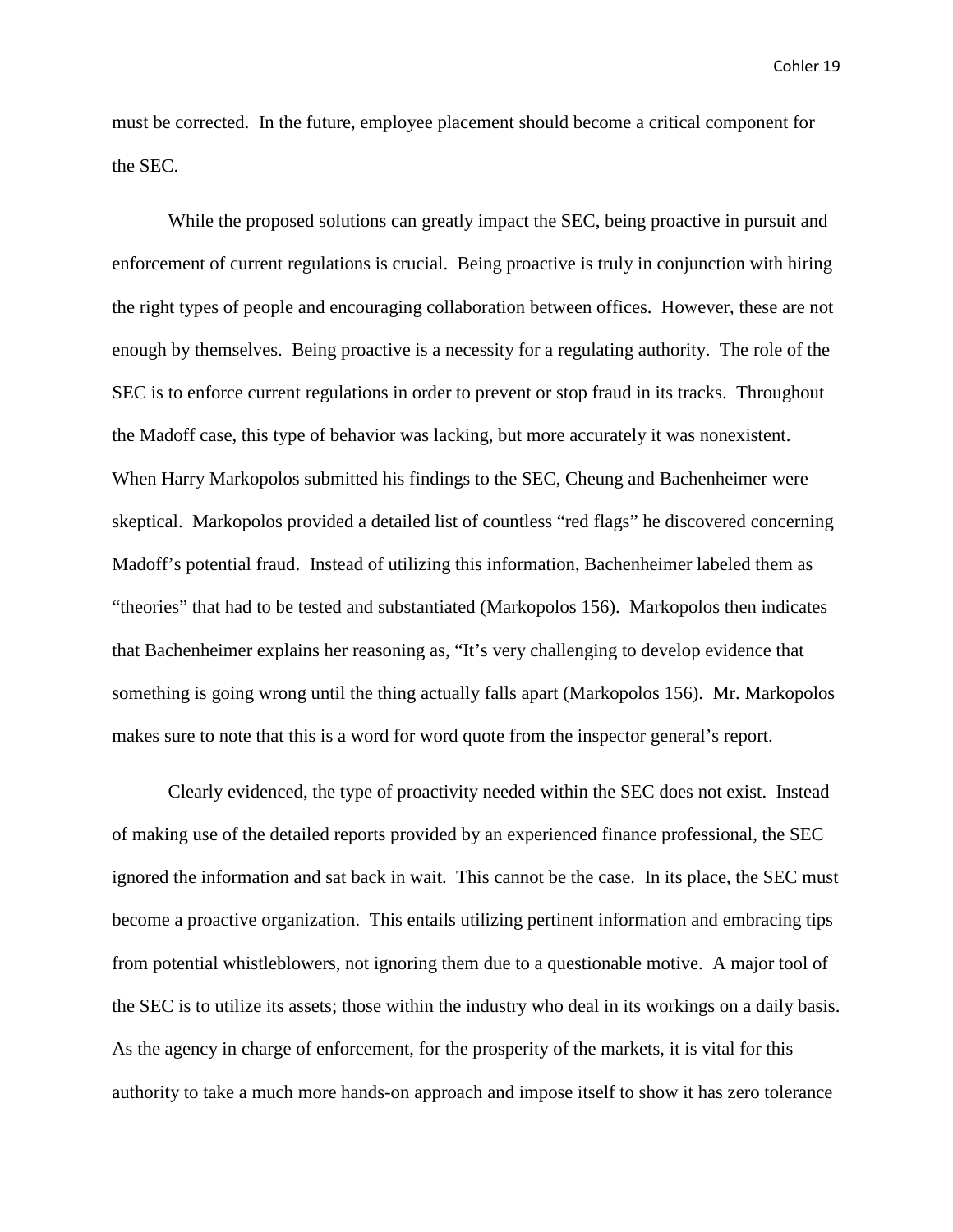for fraudulent behavior. The significance is that it sends out a certain message to the public when those in charge are dismissive to those that truly just wish to help.

#### *V. Conclusion*

Ponzi Schemes, although dating back as far as the late  $19<sup>th</sup>$  century, continue to crop up and cause exorbitant amounts of damage to both the financial industry as well as the general population. Although a rather simple form of financial thievery, the scheme made notorious by Charles Ponzi has escalated from swindling investors of \$1 million in its early years to upwards of \$50 billion in the present. The scheme itself is not complex: The perpetrator of the fraud entices customers to invest in his business that utilizes a secret technique. With essentially no risk, the investment will return a large and rapid profit. In truth, there is no special technique, the fraudster simply pays off old investors with new investor money and the sequence of events is continuous in this way. The problem is, when people begin pulling their money during hard economic times, or new funds are not sufficient to pay off those owed to old investors, the con collapses in on itself. A scheme can last a day, or as evidenced through the most notorious fraudster of all time, Bernie Madoff, it can last the better part of a decade. The longevity of a Ponzi scheme is reliant on the abilities, as well as the accolades of the swindler.

As evidenced through Bernie Madoff, he used his high status, padded resume and personability to trick not only his investors, but also the government. The type of swindling prevalent in Ponzi schemes is an art in a sense. There is much more to the scheme than simply cooking books, as the need for building a trust with clients and emitting the aura of legitimacy to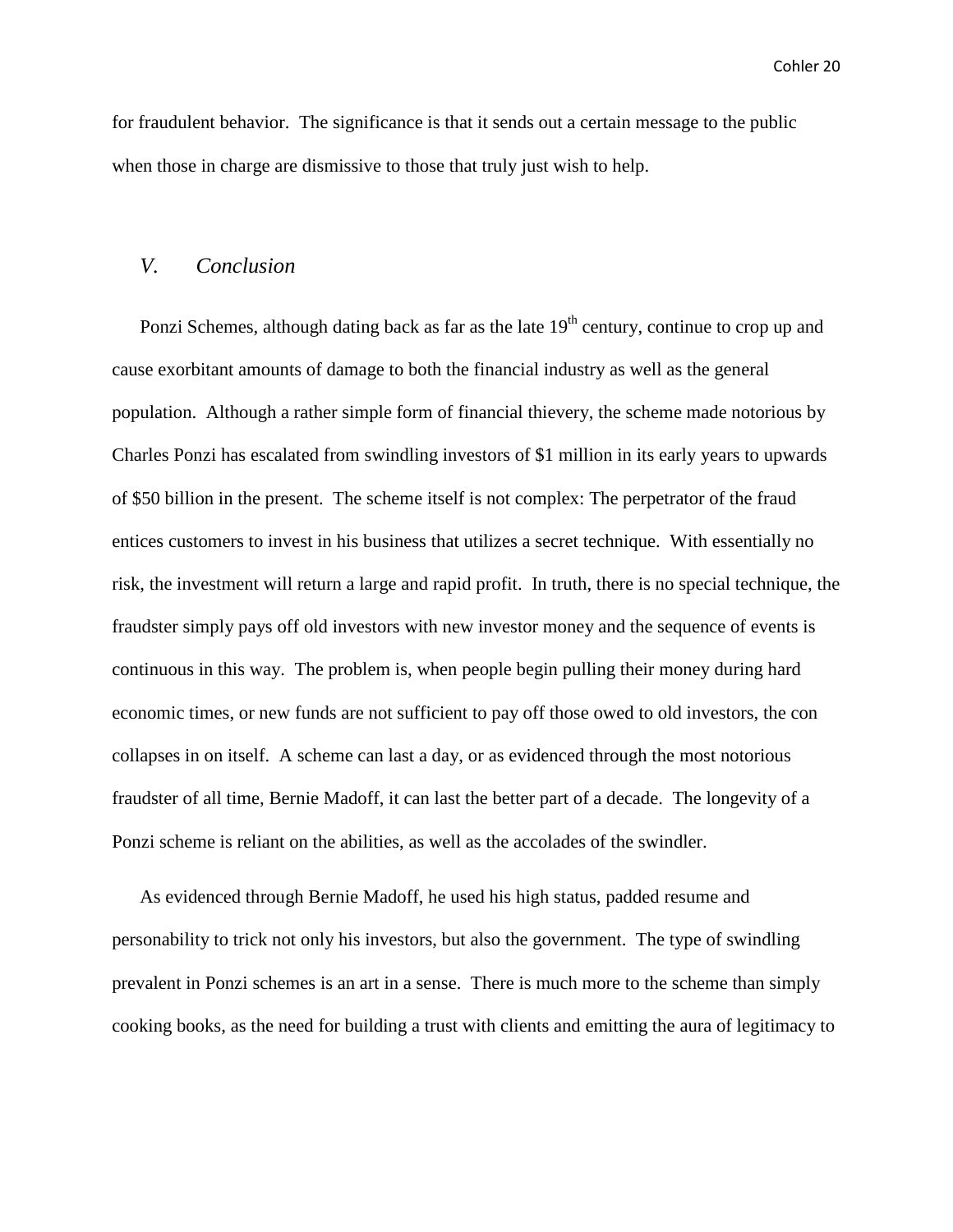regulators make this con into a charade. In turn, the problem becomes seeing through the façade and labeling this "business" as exactly what it is: fraud.

To the normal investor who knows little about the intricacies of the industry, this con likely appears to be a perfectly legitimate business. However, to those that have occupations within the industry, whether it be through a business of their own or as the regulating authority, there are numerous red flags that should send out highly questionable signals. The problem is and has been in the ability of the public and the government in recognizing and thwarting these cons dead in their tracks.

Although both segments are at fault, the major onus must be placed on the Securities and Exchange Commission, whom has failed immensely. Pertaining to the Madoff case, the SEC was notified several times over the span of a decade about Bernie Madoff's questionable business practices. This agency was handed detailed documents delineating abundant instances of fraud. Similarly, there also were various news stories published by the media that portrayed a growing skepticism about Bernie Madoff. The SEC ignored both the tips and the media. Thus, in looking back at the Madoff case which lost investors \$50 billion, this type of ignorance calls this organization into question. Many question this agency's ability prevent this type of fraudulent behavior and in turn its ability to protect investors.

The Securities and Exchange Commission has exhibited incompetence and an inability to effectively do its job. Due to this ineffectiveness, significant changes need be instituted by the SEC in order to become successful. One major transformation must be the SEC's improvement of the cohesion across regional offices. Competition amongst offices can and has been counterproductive to this agency. To prevent this, motivating its employees through various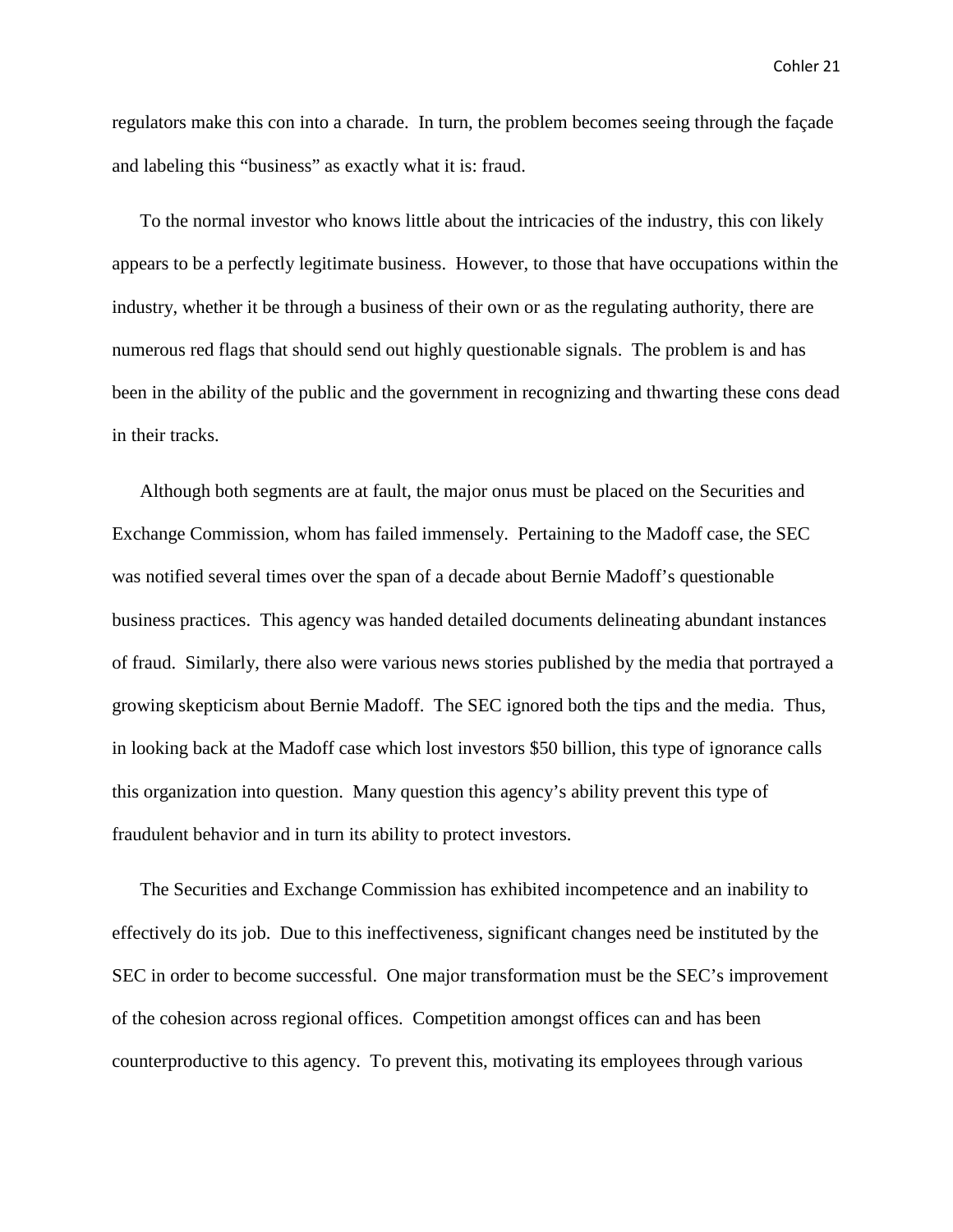work-incentives that further regional collaboration can lead to an increase in not only cooperation, but also productivity.

In order to also improve cohesion, the types of employees and their placement into proper positions can have major benefits. It has been found that the requirements for SEC employees are subpar and need substantial improvement. Also, evident within the SEC is that its employees have lacked the professionalism necessary for this organization. In turn, making the hiring a more involved and significant process should become paramount. While it is a difficulty to know the true character of a potential employee during an interview, it should be stressed that the types of individuals the SEC seeks to hire are driven and committed. Similarly, placing the right people in the right places cannot be disregarded. At multiple points in the Madoff case, highly intelligent people were placed to lead the investigation, yet these individuals had never dealt with nor really knew much about Ponzi schemes. In the end, these employees and the SEC in general were placed at a monumental disadvantage.

In conjunction with hiring the right people and improving cohesion, becoming a proactive governmental agency is a necessity. The role of the SEC is to enforce the regulations that prevent and/or stop fraud. Throughout the Madoff case, the SEC consistently ignored highly beneficial and legitimate findings from a viable source. This is something that simply must not occur. In its place, the SEC must become proactive and utilize good Samaritans that whistle blow. The intent of whistleblowers is more often than not for the betterment of society. As opposed to ignoring them, as seen throughout the SEC's history, this organization need trust and utilize them. Otherwise, its greatest assets, those professionals that constantly deal in the industry, will become alienated and disappear.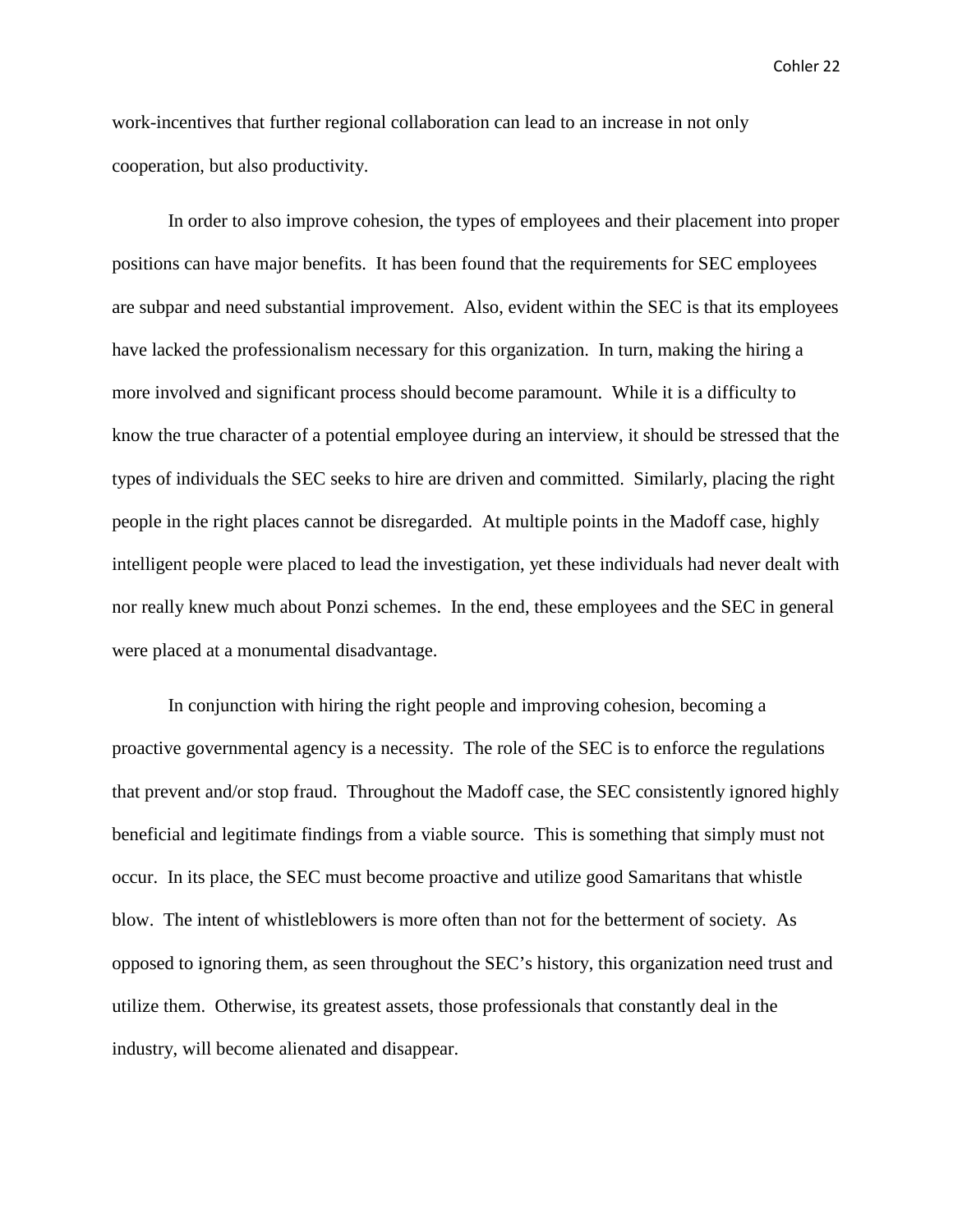Ponzi Schemes have certainly left its imprint on both the financial industry and those within it. While this con is unlikely to stop ravaging anytime soon, people are beginning to further their understanding for how to not only recognize the scam, but also thwart it. By making major changes and improvements to itself, the SEC can go from an incompetent overseer, to an enforcer of the law and an intimidating watchdog for investors.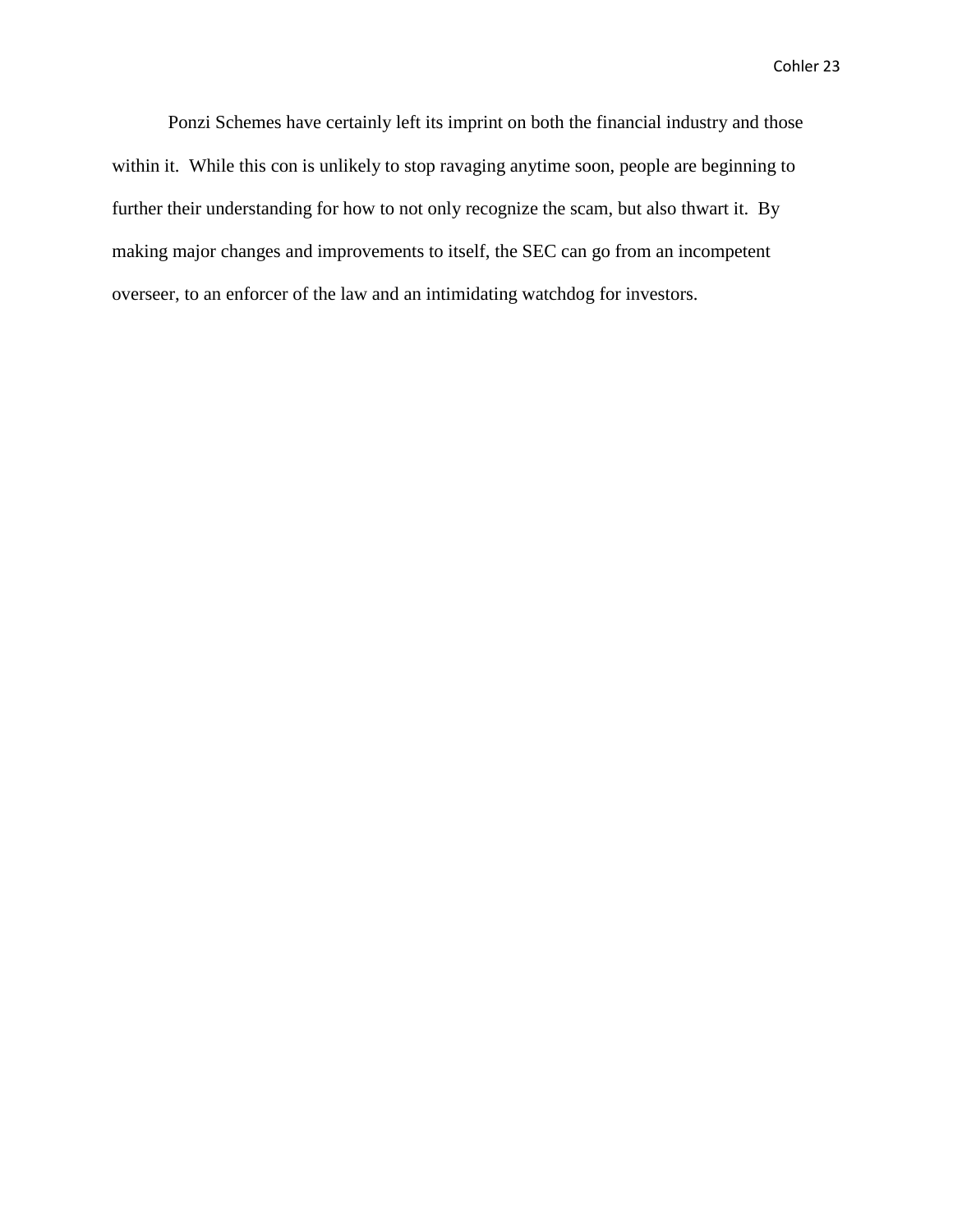#### *Works Cited*

Altman, Alex. "A Brief History Of Ponzi Schemes." *Time*. Time Inc., 15 Dec. 2008. Web. 16 Feb. 2017.

Amadeo, Kimberly. "How the SEC Protects You and Prevents Another Depression." The Balance. About.com, 25 Nov. 2016. Web. 16 Feb. 2017.

Arvedlund, Erin E. "Don't Ask, Don't Tell: Bernie Madoff Attracts Skeptics in 2001." *Barron's*. Barron's, 07 May 2001. Web. 16 Feb. 2017.

Carbone, Nick. "Bernie Madoff." *Top 10 Swindlers*. Time Inc., 07 Mar. 2012. Web. 16 Feb. 2017.

Gaffen, David. "Madoff's Not-So-Unique Options Strategy." *The Wall Street Journal*. The Wall Street Journal, 16 Dec. 2008. Web. 16 Feb. 2017.

Grossman, Samantha. "Charles Ponzi." *Top 10 Swindlers*. Time Inc., 07 Mar. 2012. Web. 16 Feb. 2017.

Gurun, Umit. "Trust Busting: The Effect of Fraud on Investor Behavior." *The Harvard Law School Forum on Corporate Governance and Financial Regulation*. Harvard College, 18 Feb. 2016. Web. 16 Feb. 2017.

Lewis, M. K. (2012). New dogs, old tricks. Why Do Ponzi schemes Succeed? *Accounting Forum, 36*(4), 294.

Maglich, Jordan. "A Ponzi Pandemic: 500+ Ponzi Schemes Totaling \$50+ Billion in 'Madoff Era'." *Forbes*. Forbes Magazine, 12 Feb. 2014. Web. 16 Feb. 2017.